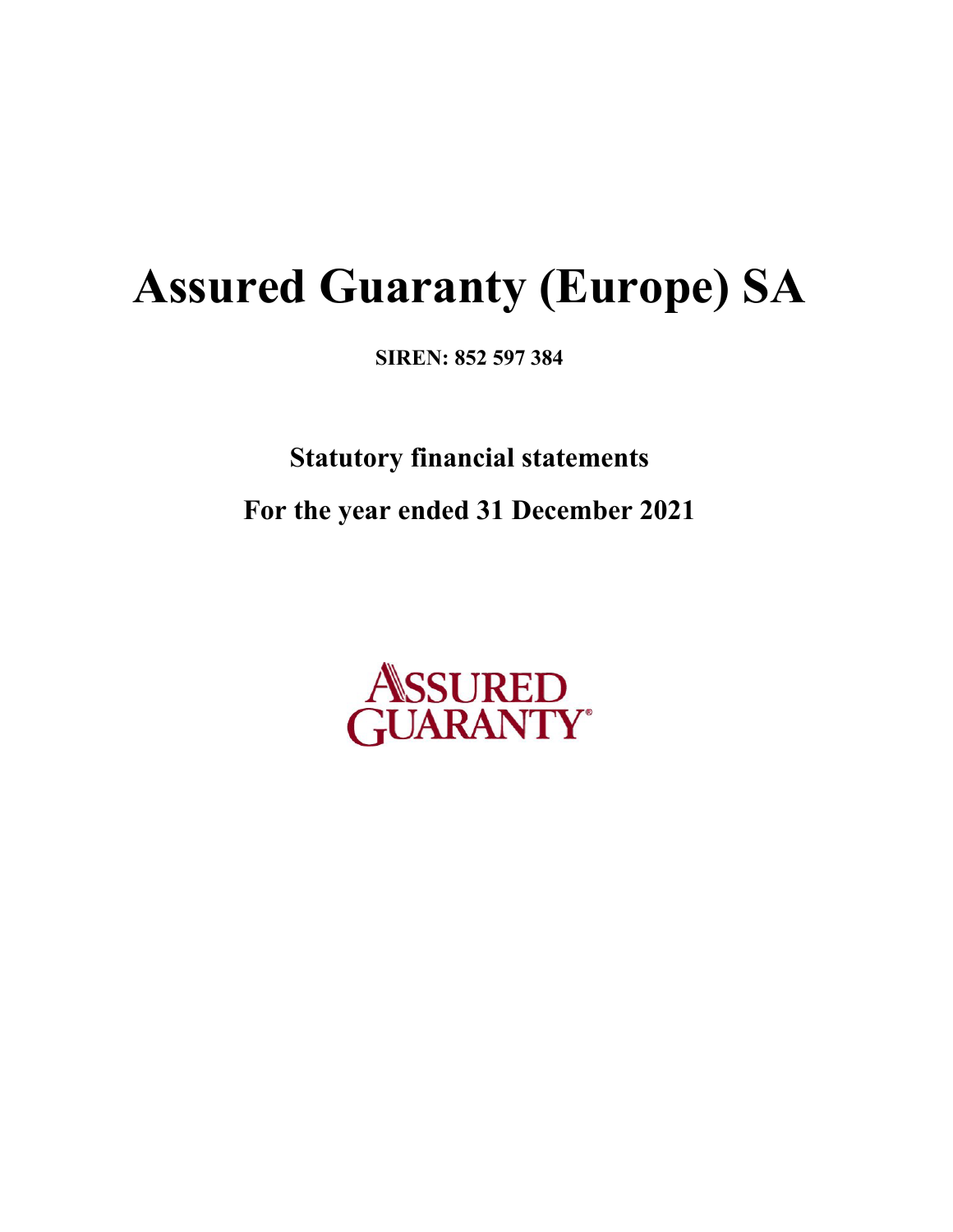# **Contents Assured Guaranty (Europe) SA**

|                            | Page(s)      |
|----------------------------|--------------|
| Company information        | $\mathbf{1}$ |
| Managing Director's report | 2            |
| Statutory auditors' report | $\tau$       |
| Balance sheet              | 11           |
| Income statement           | 13           |
| Appendices                 | 15           |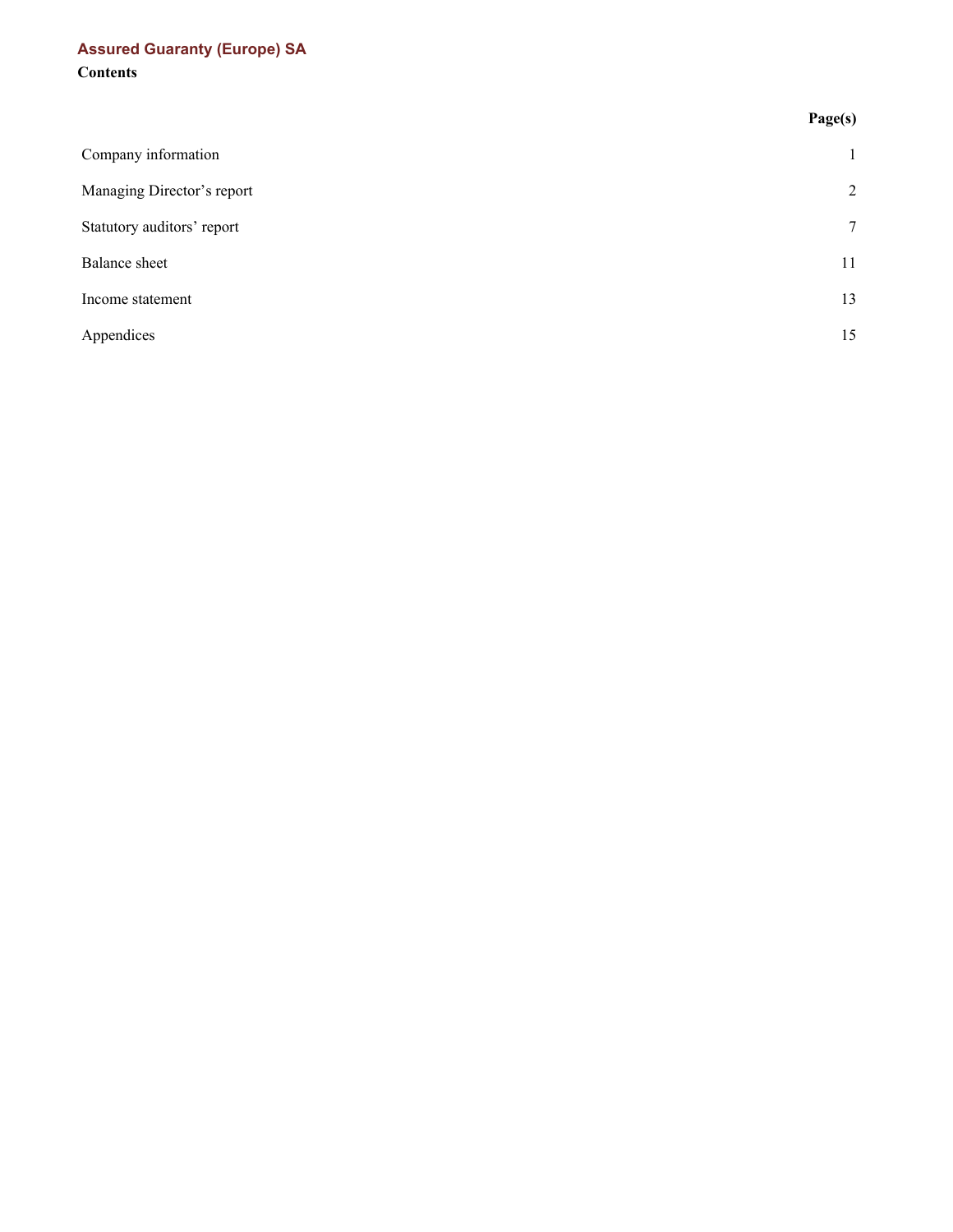#### <span id="page-2-0"></span>**Company information**

## **Directors**

Robert Bailenson Dominic Frederico Dominic Nathan Richard Nicholas Nicholas Proud Penelope Shaw (appointed 1 March 2021) Raphaël de Tapol

#### **Company secretaries**

Joanne Merrick (appointed 1 April 2021) Isabelle Colombel Sandali Harvey

#### **Registered office**

71, rue du Faubourg Saint-Honoré, 75008 Paris France

#### **Independent auditors**

PricewaterhouseCoopers SA Chartered Accountants and Statutory Auditors 63, rue de Villiers 92208 Neuilly-sur-Seine Cedex Paris France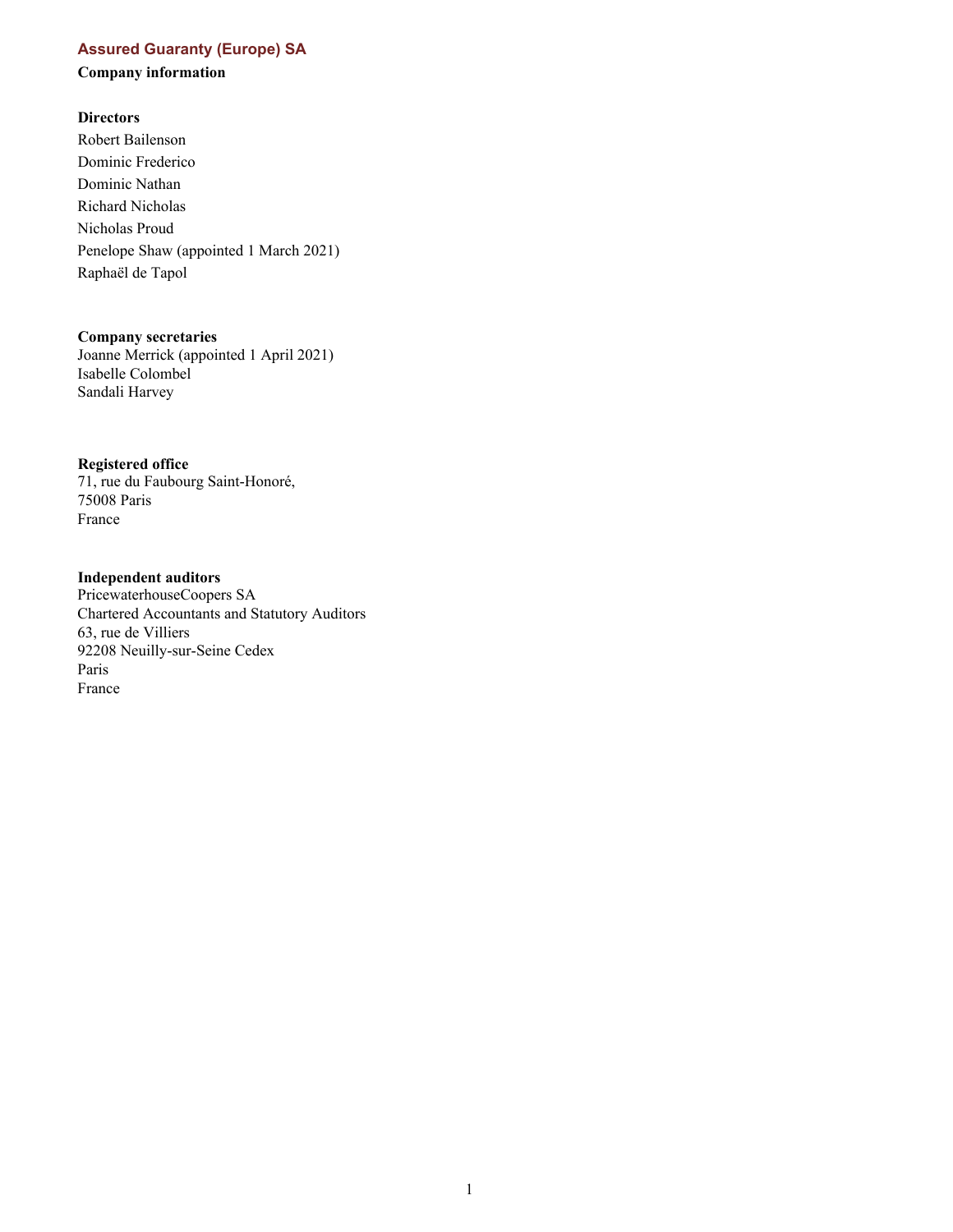<span id="page-3-0"></span>**Managing Director's Report**

#### **1.1. Principal activities**

Assured Guaranty (Europe) SA, (the "Company" or "AGE SA"), was established to enable the Assured Guaranty Group to continue underwriting new business and service existing European Economic Area ('EEA") policies following the United Kingdom's ("UK's") departure from the European Union ("EU") and EEA ("Brexit") in January 2020. The Company was incorporated in July 2019.

The principal activity of the Company is providing financial guarantees for public finance (including infrastructure finance) and structured finance obligations. Financial guarantee insurance written by the Company generally guarantees scheduled payments of principal and interest on an issuer's obligations in the event, and to the extent of, a payment default.

The Company is governed by the French Insurance Code and regulated by the Autorité de Contrôle Prudentiel et de Résolution ("ACPR") and is registered with the Trade and Companies Register ("RCS") in France (SIREN: 852 597 384).

The ACPR authorised the Company as an insurance undertaking from 2 January 2020, pursuant to Article R.321-1 of the French Insurance Code. The Company is authorised to carry out three classes of general insurance business in France: classes 14 (credit), 15 (suretyship) and 16 (miscellaneous financial loss).

AGE SA is a subsidiary of Assured Guaranty Municipal Corp. ("AGM"). AGM is an insurance company domiciled in the State of New York, United States of America ("US"). AGM provides financial guarantee insurance on debt obligations issued in the US public finance and global public finance and infrastructure markets.

#### **Parental and Affiliate Support Agreements**

The Company benefits from a number of reinsurance and other support agreements from affiliated Assured Guaranty Group companies, including AGM, which owns 99.9999% of the Company. These reinsurance and other support agreements are described below.

#### *AGM Transferred Business Reinsurance Agreement*

The AGM Transferred Business Reinsurance Agreement reinsures to AGM the business that was transferred to the Company under the Portfolio Transfer (refer to section 1.2, Brexit & Portfolio Transfer for more details). Different percentages of reinsurance cessions are specified for the different reinsured policies.

#### *New Business Reinsurance Agreement*

The New Business Reinsurance Agreement reinsures to AGM 90% of the Company's retention on any new policies underwritten by the Company involving a municipal, utility, project finance, infrastructure or similar type risk ("Public Finance"). It also provides reinsurance for certain Public Finance policies transferred to the Company for which Assured Guaranty UK Limited ("AGUK"), formerly Assured Guaranty (Europe) plc, was not reinsured by AGM, for which AGM's quota share percentage cession is approximately 88% to 90%, varying by policy.

Both the AGM Transferred Business Reinsurance Agreement and the New Business Reinsurance Agreement require AGM to pledge collateral to support its reinsurance obligations to the Company. AGM's collateral requirement at the end of each calendar quarter is calculated as the sum of AGM's share of: (a) the Company's unearned premium reserve (net of the Company's reinsurance premium payable to AGM); (b) the Company's provisions for unpaid losses and allocated loss adjustment expenses (net of any salvage recoverable), and (c) any unexpired risk provisions, in each case as calculated in accordance with French GAAP.

#### *AGC Transferred Business Reinsurance Agreement*

The Assured Guaranty Corp. ("AGC") Transferred Business Reinsurance Agreement preserves AGC's 90% quota share reinsurance of the legacy Assured Guaranty (UK) plc policies and 100% reinsurance of the legacy CIFG Europe S.A. ("CIFGE") policies that were transferred to the Company under the Portfolio Transfer.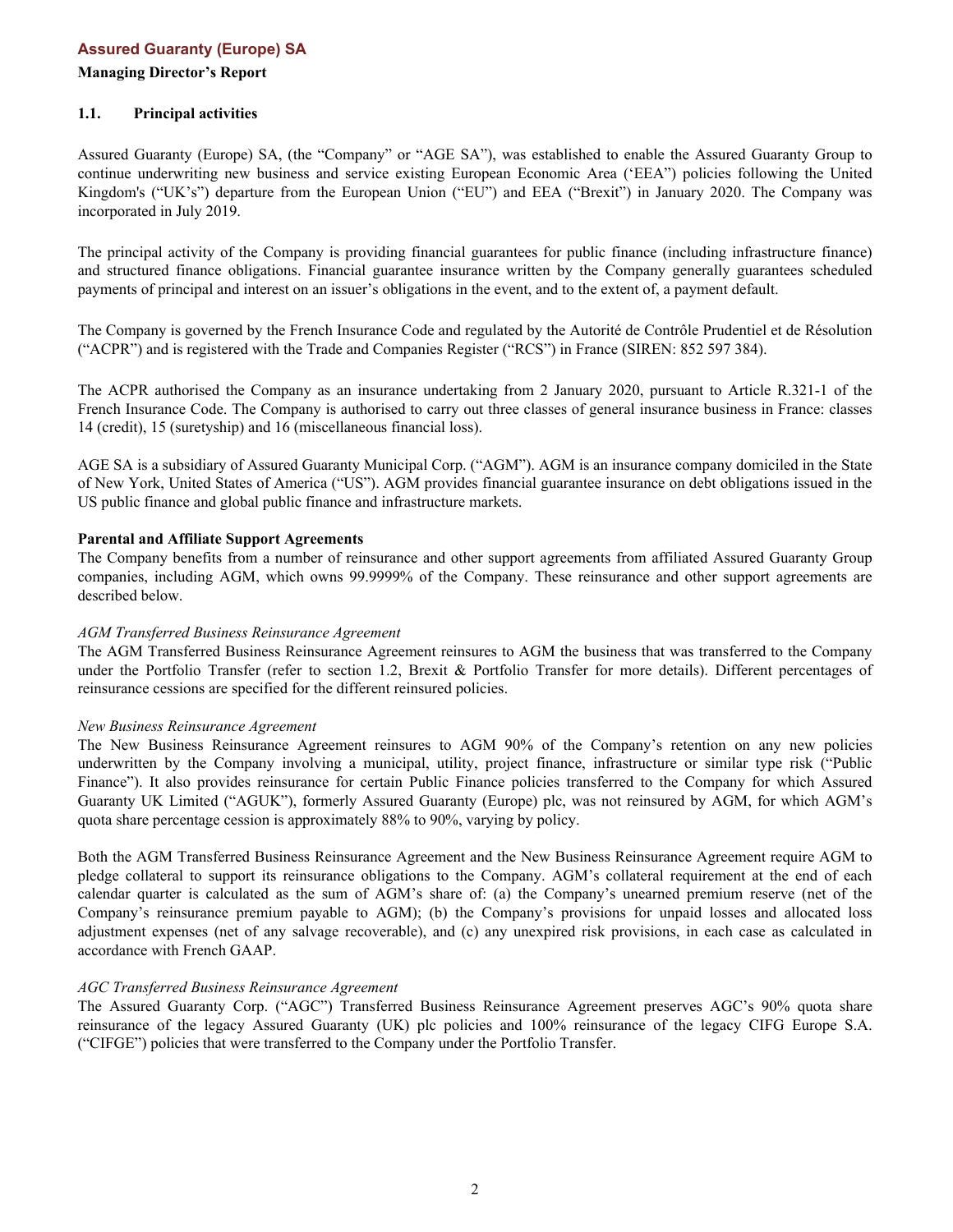#### **Managing Director's Report (continued)**

#### *Non-Public Finance Business Reinsurance Agreement*

The Non-Public Finance Business Reinsurance Agreement, dated 1 July 2021, is between the Company and AGC and reinsures to AGC 90% of the Company's retention on any new non-Public Finance policies.

Both the AGC Transferred Business Reinsurance Agreement and the Non-Public Finance Business Reinsurance Agreement impose a collateral requirement on AGC consistent with the collateral requirement that the AGM Transferred Business and New Business Reinsurance Agreements impose on AGM, as described above.

#### *AGRE Transferred Business Reinsurance Agreements*

The Assured Guaranty Reinsurance Limited ("AGRE") Transferred Business Reinsurance Agreements preserves AGRE's quota share reinsurance of the AGUK and legacy Assured Guaranty (London) plc ("AGLN") policies transferred to the Company under the Portfolio Transfer. The agreement imposes a collateral requirement on AGRE consistent with the AGM Transferred Business and New Business Reinsurance Agreements and the AGC Transferred Business and Non-Public Finance Business Reinsurance Agreements, as described above.

#### *Excess of Loss Reinsurance Agreement*

Under the AGM Excess of Loss Reinsurance Agreement, AGM is required to pay the Company the amount by which (i) the sum of (a) the Company's incurred losses calculated in accordance with French GAAP and (b) the Company's net paid losses and loss adjustment expenses, exceed (ii) an amount equal to (a) the Company's capital resources under French law minus (b) 110% of the amounts as may be required by the ACPR as a condition for the Company to maintain its authorization to carry on a financial guarantee business in France. The Excess of Loss Reinsurance Agreement permits the Company to terminate the agreement upon the following events: a downgrade of AGM's ratings by Moody's below A3 or by S&P below A- if AGM fails to restore its rating(s) to the required level within a prescribed period of time, AGM's insolvency or failure by AGM to maintain the minimum capital required by its home jurisdiction.

#### *AGM Net Worth Maintenance Agreement*

Under the terms of the AGM Net Worth Maintenance Agreement AGM is obligated to ensure the Company maintains capital resources equal to 110% of the amounts as may be required by the ACPR as a condition of the Company maintaining its authorization to carry on financial guarantee business in France provided that AGM's contributions (a) do not exceed 35% of AGM's policyholders' surplus on an accumulated basis as determined by the laws of the State of New York, and (b) are in compliance with Section 1505 of the New York Insurance Law.

#### **Ratings**

Obligations insured by the Company are generally awarded ratings on the basis of the financial strength ratings given to the Company by major securities rating agencies. As at 7 April 2022, AGM and the Company have been assigned the following insurance financial strength ratings set out below, by S&P Global Ratings, a business unit of Standard & Poor's Financial Services ("S&P") and Kroll Bond Rating Agency, Inc. ("KBRA"):

S&P: AA / Stable Outlook KBRA: AA+ / Stable Outlook

These ratings are subject to continuous review. S&P and KBRA have both reaffirmed the financial strength ratings of AGM and the Company within the last 12 months. Most recently, on 15 November 2021, S&P issued a credit rating report in which it affirmed AGM's financial strength rating of AA (stable outlook) and has assigned the same rating to the Company. On 20 October 2021, KBRA affirmed its financial strength rating of AA+ (stable outlook) of AGM and assigned the same rating to the Company.

#### **1.2. Business Review**

#### **Brexit and the Portfolio Transfer**

In response to the UK's decision to leave the EU and the impacts of the UK's withdrawal upon the Assured Guaranty Group's ability to underwrite new business and service existing EEA policies, an affiliate Company, AGUK transferred certain of its existing EEA policies to the Company in October 2020 under Part VII of the United Kingdom Financial Services and Markets Act 2000 and French insurance portfolio transfer procedures ("the Portfolio Transfer").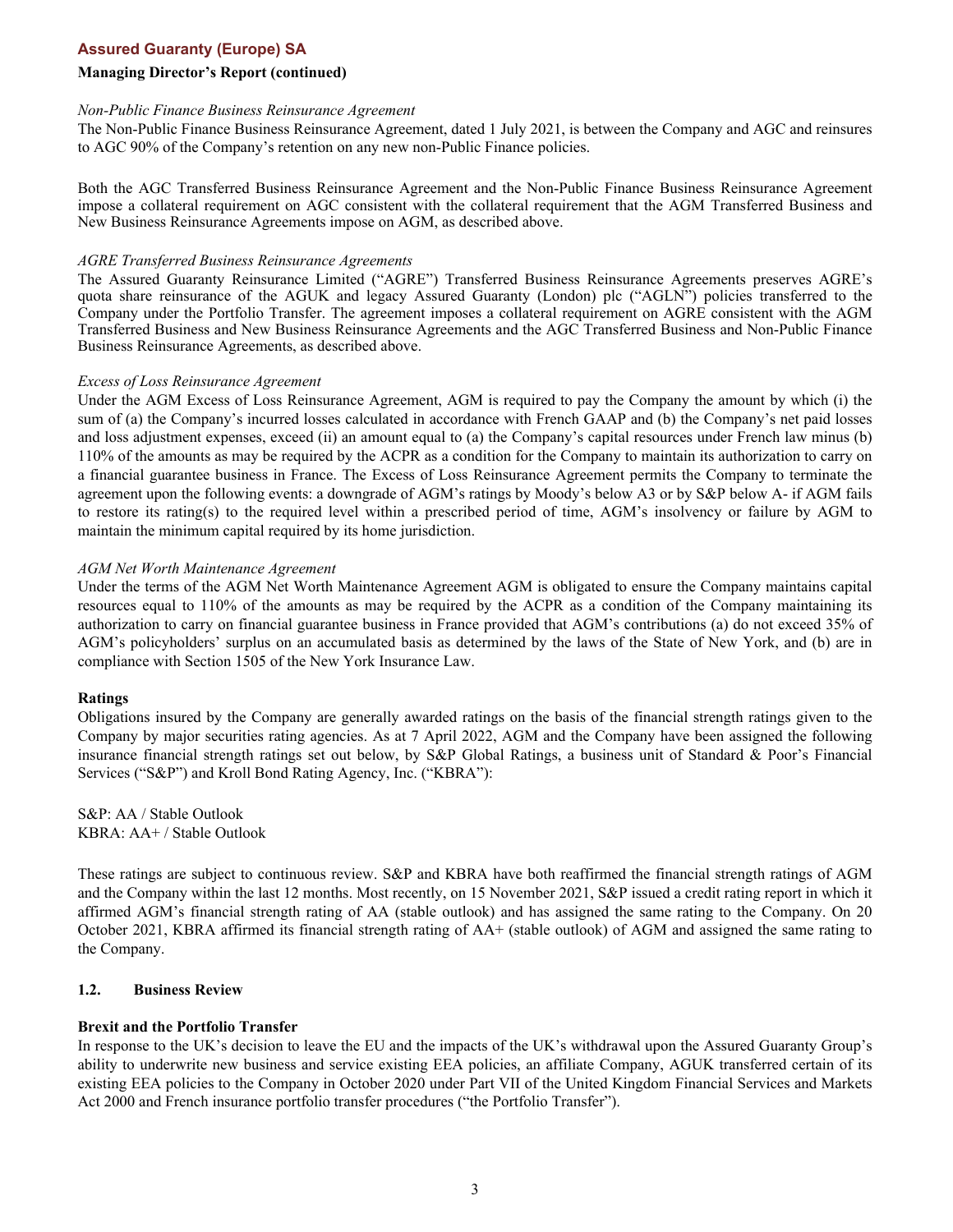#### **Managing Director's Report (continued)**

The Portfolio Transfer was approved by the UK High Court with an effective date of 1 October 2020 and resulted in a significant increase in the Company's insured portfolio. As at 31 December 2021 the Company has €8.0 billion gross par insured ( $60.5$  billion net). The year ended 31 December 2021 is the Company's first full financial year following completion of the Portfolio Transfer.

Further information on the Portfolio Transfer is provided in note 2.1 to the financial statements.

#### **Russia and Ukraine**

The Company's insured portfolio does not have any direct exposure to Russia or Ukraine and none of the insured risks are reliant on assets or revenues from these countries. The Company's investment portfolio also does not have any direct exposure to Russia or Ukraine. Our approach to assessing the risk associated with the situation in Ukraine is therefore focused on understanding the broader macroeconomic implications of the conflict and related governmental sanctions on the insured portfolio. As the situation is fast moving, it is being closely monitored by management and our risk assessment will be kept under regular review.

#### **COVID-19 pandemic**

The COVID-19 pandemic has had profound societal and economic impacts globally. The development and distribution of vaccines has reduced the level of COVID-19 infections, hospitalisations and deaths, while also reducing levels of transmission. In turn, this has supported the gradual release of restrictions imposed to limit transmission, resulting in significant progress towards the full reopening of economies. Despite this, there remains a great deal of uncertainty over the path of the pandemic given the potential for future variants and consequently all of the direct and indirect consequences of COVID-19 on the Company are not yet fully known and still may not emerge for some time.

During the year the Company returned to the office on a hybrid working basis, where employees spend some of the working week working from the office, and some days working from home. Further periods of remote working were undertaken, as necessitated by government recommendations and restrictions. There was no significant impact on day-to-day operations of working on a fully remote or hybrid basis, with appropriate changes to key processes and internal controls to ensure their continued effective operation having been introduced following the onset of the pandemic in 2020. The Company will continue to take measures to appropriately support and minimize risks to its employees, including the use of travel restrictions and remote working as required.

During the year the Board has continued to regularly review the impact of COVID-19 on the Company. The Company's surveillance department has continued to conduct supplemental periodic surveillance procedures to monitor the impact of COVID-19 and governmental and private responses to COVID-19. While insured transactions in certain demand-based sectors have experienced significant strain due to the unprecedented slowdown in economic activity, their credit quality is supported by the resilient nature of the underlying transaction business model, debt service coverage and strong liquidity. The level of required surveillance activity reduced across 2021 as many government restrictions were lifted and levels of activity for demand based transactions began to increase toward pre-pandemic levels, a trend which has continued in 2022. To date the Company has not incurred any claims related to the pandemic impacts, and currently does not expect to do so.

We continue to make use of stress and scenario testing to assess potential impacts on the insured portfolio. Stress scenarios take into account the potential impacts of future variants and the imposition of lockdowns and other restrictions and related economic effects. The Company does not expect to incur significant losses under such scenarios.

Against the unprecedented financial and economic impacts of COVID-19, we believe the results of the Company for the year, which are described below, demonstrate the resilience of our insured portfolio and the confidence investors have in the Company's guarantee during times of uncertainty.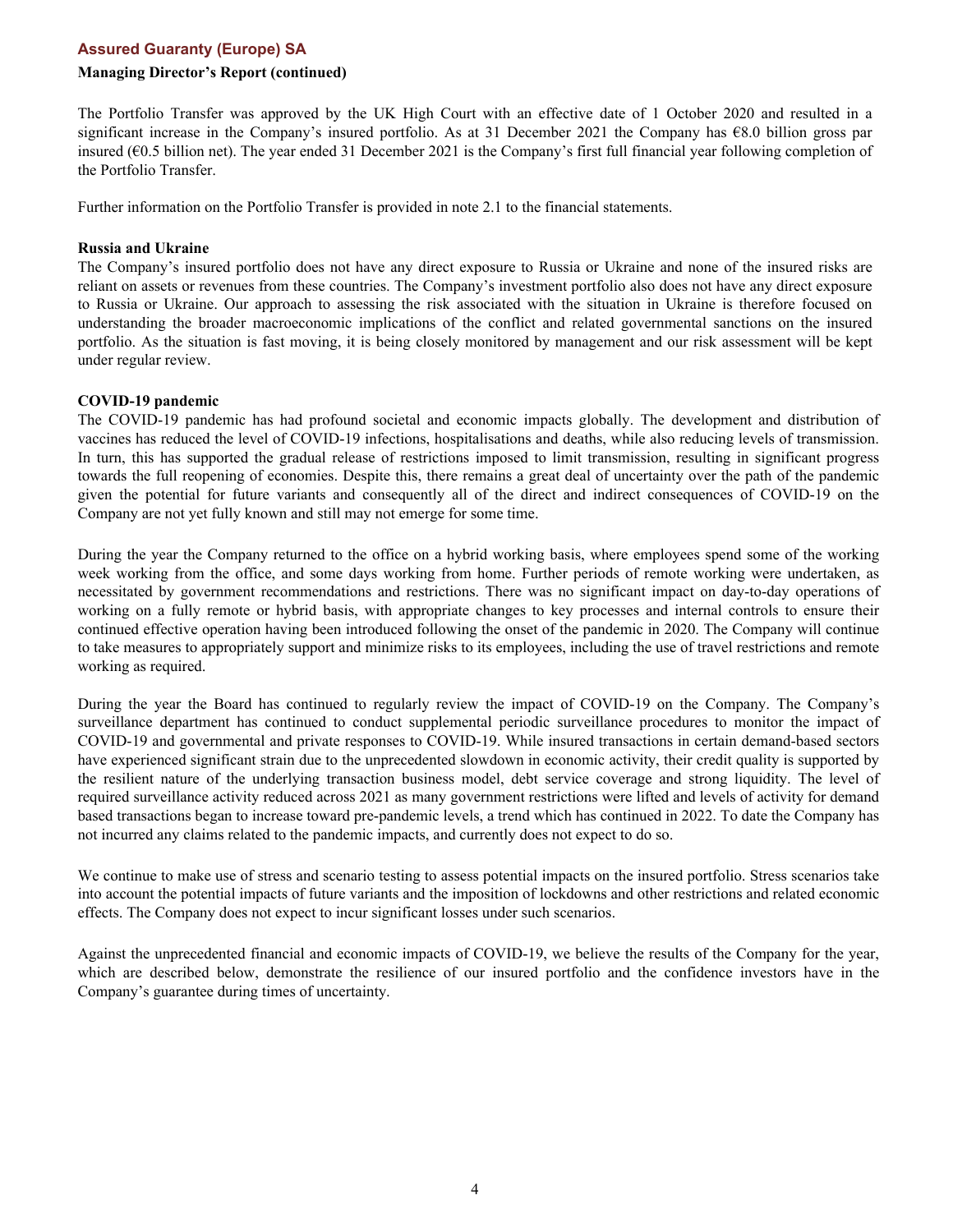#### **Managing Director's Report (continued)**

#### **Financial position and performance**

The Board monitors the performance and position of the Company by reference to, among other measures, the following Key Performance Indicators ("KPIs"):

|                                                          | 2021            | 2020            |
|----------------------------------------------------------|-----------------|-----------------|
| Number of new transactions                               | 8               |                 |
|                                                          | $\epsilon$ '000 | $\epsilon$ '000 |
| Present value of new business production $(PVP)^1$       | 18,145          | 44,097          |
| Earned premiums, net of reinsurance                      | (1,534)         | (261)           |
| Claims incurred, net of reinsurance                      |                 |                 |
| Change in other technical provisions, net of reinsurance |                 |                 |
| Acquisition and administrative expenses                  | 3,022           | (2,358)         |
| Net investment income / (loss)                           | (16)            | (195)           |
| Profit / (loss) before tax                               | 3,253           | (3,026)         |
| Net insured par value of obligations ("par") outstanding | 547,254         | 512,138         |
| Regulatory solvency cover ratio <sup>2</sup>             | $281 \%$        | 345 $%$         |

<sup>1</sup> PVP, which is a non-GAAP (Generally Accepted Accounting Principles) financial measure, is defined as gross upfront and instalment *premiums received, plus the present value of gross estimated future instalment premiums on contracts written in the current year. Future instalment premiums are discounted at the approximate average pre-tax book yield of fixed-maturity securities purchased during the prior calendar year, other than loss mitigation securities. The discount rate is recalculated annually and updated as necessary.* 

*<sup>2</sup>The regulatory solvency cover ratio is the ratio of the Company's Solvency II Own Funds to the Company's Solvency Capital Requirement calculated in accordance with the Solvency II Standard Formula.*

The Company underwrote business during the year in the public finance sector, including renewable energy and public infrastructure, and in the structured finance sector, including pooled corporate obligations and other structured finance. The structured finance transactions, which were reinsured by affiliate company, AGC, were the first structured finance transactions underwritten by the Company. The Company underwrote a total of 8 transactions during the year (2020: 5) with PVP and gross written premiums of  $\epsilon$ 18.1 million (2020:  $\epsilon$ 44.1 million) and  $\epsilon$ 19.0 million (2020:  $\epsilon$ 50.6 million) respectively.

The Company's overall underwriting result for the year was a profit of  $\epsilon$ 1.5 million (2020: loss of  $\epsilon$ 2.6 million). The profit was primarily due to the timing of recognition of reinsurance ceding commissions. ANC 2015-11 Art 151-1 requires that the Company recognise all reinsurance ceding commissions on a straight-line basis over the shorter of the contractual maturity date or a maximum of five years. Given that the duration of the Company's policies can be 30 years or more, this results in reinsurance ceding commissions being recognised at a faster rate than the related reinsurance premium cost. Earned premium remains negative due to the cost of certain reinsurance obligations transferred to the Company under the Portfolio Transfer, resulting in the Company recognising negative net earned premiums of  $E$ 1.5 million in 2021.

The overall profitability of the Company is expected to increase over the coming years as further new business is added and the business reaches appropriate scale.

AGE SA has not incurred any claims to date. As noted above, the COVID-19 pandemic has not and is not expected to significantly impact the credit quality of the Company's insured portfolio. No claims reserves or unexpired risks provision have been recognised as at the balance sheet date and all of the Company's insured obligations are rated investment grade.

The Company's investment strategy focuses on establishing highly liquid, diversified investment portfolios of high credit quality managed by an external investment manager. Under French GAAP, the Company's investments are recorded on an amortised cost basis. The investment return of negative  $\epsilon$ 0.02 million (2020:  $\epsilon$ 0.2 million) is due to realised losses on disposals of  $\epsilon$ 0.2 million incurred in the fourth quarter.

The overall duration of the Company's investment portfolio as at 31 December 2021 was 8.3 years (2020: 8.14 years), with an average credit quality of AA- (2020: AA-), excluding short term deposits.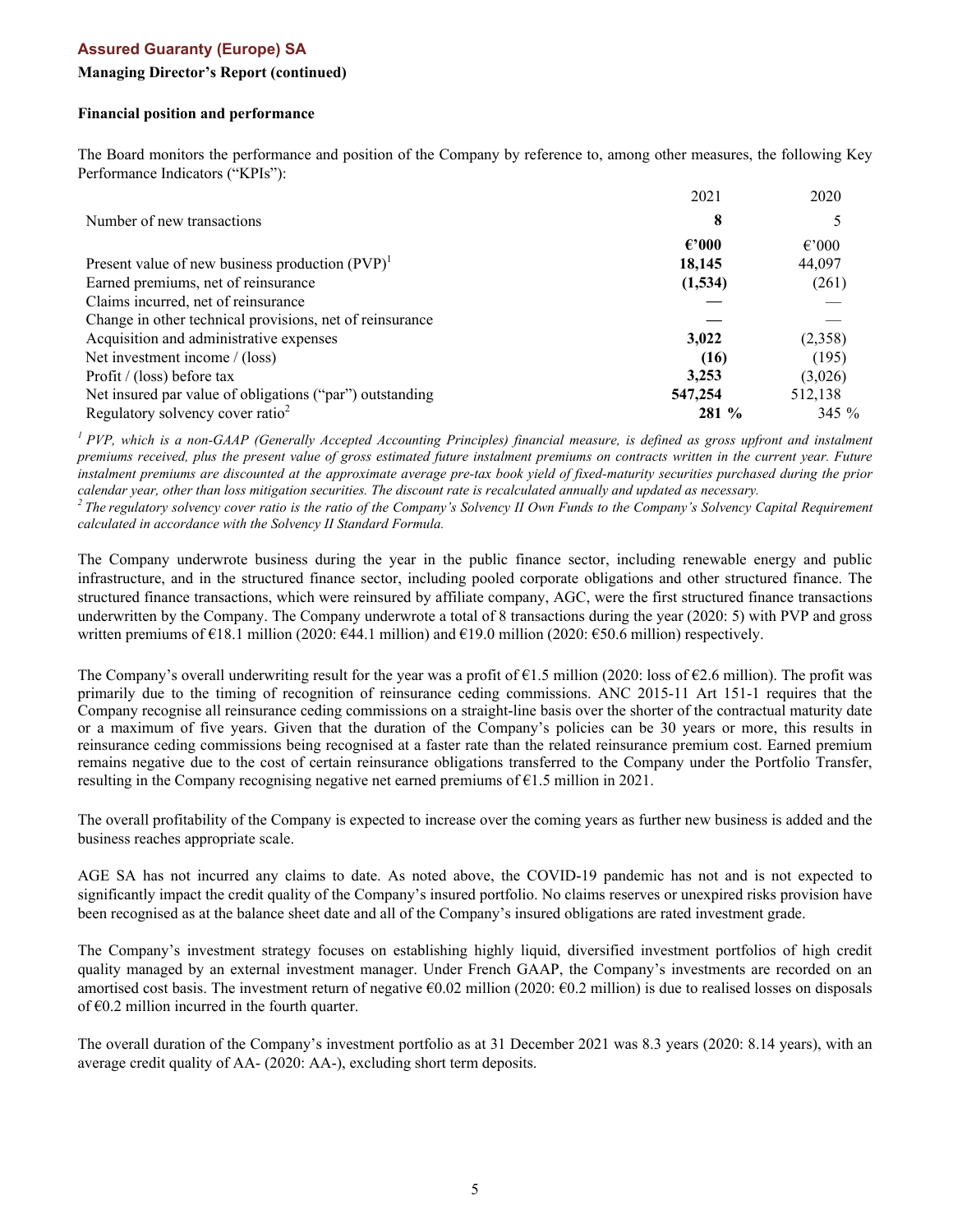## **Managing Director's Report (continued)**

As at 31 December 2021, the Company had issued guarantees on financial obligations with gross outstanding par of  $68.0$ billion (2020: €7.8 billion) and net par after reinsurance of  $60.5$  billion (2020:  $60.5$  billion). The increase from prior year was due to the new business underwritten.

The Company remains in a very strong financial position with a regulatory solvency cover ratio of 281% (2020: 345%). The solvency surplus decreased during the year due to a reduction in own funds as a result of: (i) a reduction in future premiums on one of the Company's largest in-force policies due to a change in the expected timing of a transaction refinancing and (ii) changes in assumptions on the value of projected future expenses following the Company's first full year of activity at scale and expected growth in the Company's operations.

#### **Payments deadlines of clients and suppliers for the past financial year**

In accordance with Article D. 441-4 of the French Commercial Code, the information on the payment deadlines relating to customers and suppliers for the past financial year is provided below.

## **Invoices received and issued which were not settled at the closing date of financial year and in arrears (Table required in Article D.441-4 I of the Commercial Code)**

|                                                                                                             | Invoices received and unpaid as at the end of the<br>financial year and in arrears                                        |                    |                       | Invoices issued and unpaid as at the end of the financial<br>year and in arrears |                              |                                   |  |                          |                       |                     |                           |                                   |
|-------------------------------------------------------------------------------------------------------------|---------------------------------------------------------------------------------------------------------------------------|--------------------|-----------------------|----------------------------------------------------------------------------------|------------------------------|-----------------------------------|--|--------------------------|-----------------------|---------------------|---------------------------|-----------------------------------|
| $\epsilon$ '000                                                                                             |                                                                                                                           | 1 to<br>30<br>days | $31$ to<br>60<br>days | 61 to<br>90<br>days                                                              | 91<br>days<br>and<br>more    | Total<br>$(1$ day<br>and<br>more) |  | 1 to<br>30<br>davs       | $31$ to<br>60<br>days | 61 to<br>90<br>days | 91<br>davs<br>and<br>more | Total<br>$(1$ day<br>and<br>more) |
| (A) Payment delays per tranche                                                                              |                                                                                                                           |                    |                       |                                                                                  |                              |                                   |  |                          |                       |                     |                           |                                   |
| <b>Number of invoices concerned</b>                                                                         |                                                                                                                           |                    |                       |                                                                                  |                              |                                   |  | $\overline{\phantom{a}}$ |                       |                     |                           |                                   |
| <b>Total amount of invoices</b><br>concerned inclusive of tax                                               |                                                                                                                           | 3                  |                       |                                                                                  |                              |                                   |  | $\overline{\phantom{a}}$ |                       |                     |                           |                                   |
| Percentage of the total purchases<br>over the year                                                          |                                                                                                                           | $< 0.1\%$          | $\blacksquare$        |                                                                                  |                              | $< 0.1\%$                         |  |                          |                       |                     |                           |                                   |
| Percentage of the total turnover<br>over the financial year                                                 |                                                                                                                           |                    |                       |                                                                                  |                              |                                   |  | ۰                        |                       |                     |                           |                                   |
| (B) Invoices excluded from (A) which relate to litigious or non-recorded debts or receivables               |                                                                                                                           |                    |                       |                                                                                  |                              |                                   |  |                          |                       |                     |                           |                                   |
| Number of excluded invoices                                                                                 |                                                                                                                           |                    |                       |                                                                                  |                              |                                   |  |                          |                       |                     |                           |                                   |
| Total amount of excluded<br><b>invoices</b> ( <i>indicate if the VAT is</i><br><i>included or excluded)</i> |                                                                                                                           |                    |                       |                                                                                  |                              |                                   |  |                          |                       |                     |                           |                                   |
|                                                                                                             | (C) Reference payment deadlines used (contractual or legal - article L. 441-6 or article L. 443-1 of the commercial code) |                    |                       |                                                                                  |                              |                                   |  |                          |                       |                     |                           |                                   |
| Payment deadlines used for the<br><b>Contractual deadlines</b><br>calculation of payment delays             |                                                                                                                           |                    |                       |                                                                                  | <b>Contractual deadlines</b> |                                   |  |                          |                       |                     |                           |                                   |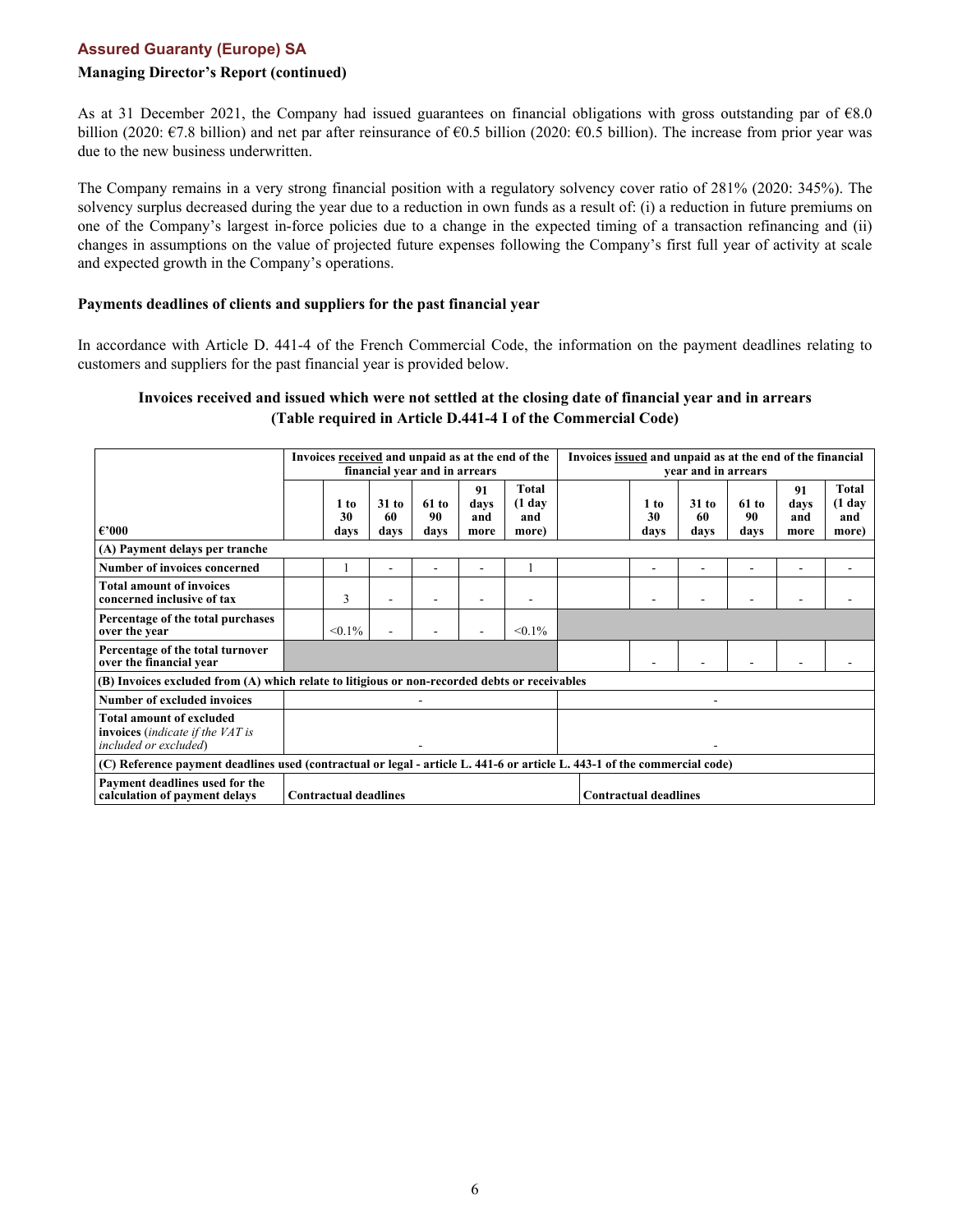*This is a translation into English of the statutory auditors' report on the financial statements of the Company issued in French and it is provided solely for the convenience of English-speaking users.* 

*This statutory auditors' report includes information required by European regulation and French law, such as information about the appointment of the statutory auditors or verification of the management report and other documents provided to shareholders.* 

*This report should be read in conjunction with, and construed in accordance with, French law and professional auditing standards applicable in France.*

## **Statutory auditor's report on the financial statements**

#### **(For the year ended 31 December 2021)**

To the annual general meeting of **Assured Guaranty (Europe) SA** 71 rue du Faubourg Saint-Honoré 75008 PARIS

#### **Opinion**

In compliance with the engagement entrusted to us by your annual general meeting, we have audited the accompanying financial statements of Assured Guaranty (Europe) SA for the year ended December 31, 2021.

In our opinion, the financial statements give a true and fair view of the assets and liabilities and of the financial position of the Company as at 31 December 2021 and of the results of its operations for the year then ended in accordance with French accounting principles.

The audit opinion expressed above is consistent with our report to the Audit Committee.

#### **Basis for Opinion**

#### *Audit Framework*

We conducted our audit in accordance with professional standards applicable in France. We believe that the audit evidence we have obtained is sufficient and appropriate to provide a basis for our opinion.

Our responsibilities under those standards are further described in the Statutory Auditor's Responsibilities for the Audit of the Financial Statements section of our report.

#### *Independence*

We conducted our audit engagement in compliance with independence requirements of the French Commercial Code (code de commerce) and the French Code of Ethics (code de déontologie) for statutory auditors, for the period from 1 January 2021 to the date of our report we did not provide any prohibited non-audit services referred to in Article 5(1) of Regulation (EU) No 537/2014.

*PricewaterhouseCoopers Audit, 63, rue de Villiers 92208 Neuilly-sur-Seine Cedex Téléphone: +33 (0)1 56 57 58 59, www.pwc.fr* 

Société d'expertise comptable inscrite au tableau de l'ordre de Paris - Ile de France. Société de commissariat aux comptes membre de la compagnie régionale de Versailles et du Centre. Société par Actions Simplifiée au capital de 2 510 460 €. Siège social : 63 rue de Villiers 92200 Neuilly-sur-Seine. RCS Nanterre 672 006<br>483. TVA n° FR 76 672 006 483. Siret 672 006 483 00362. Co Seine, Nice, Poitiers, Rennes, Rouen, Strasbourg, Toulouse.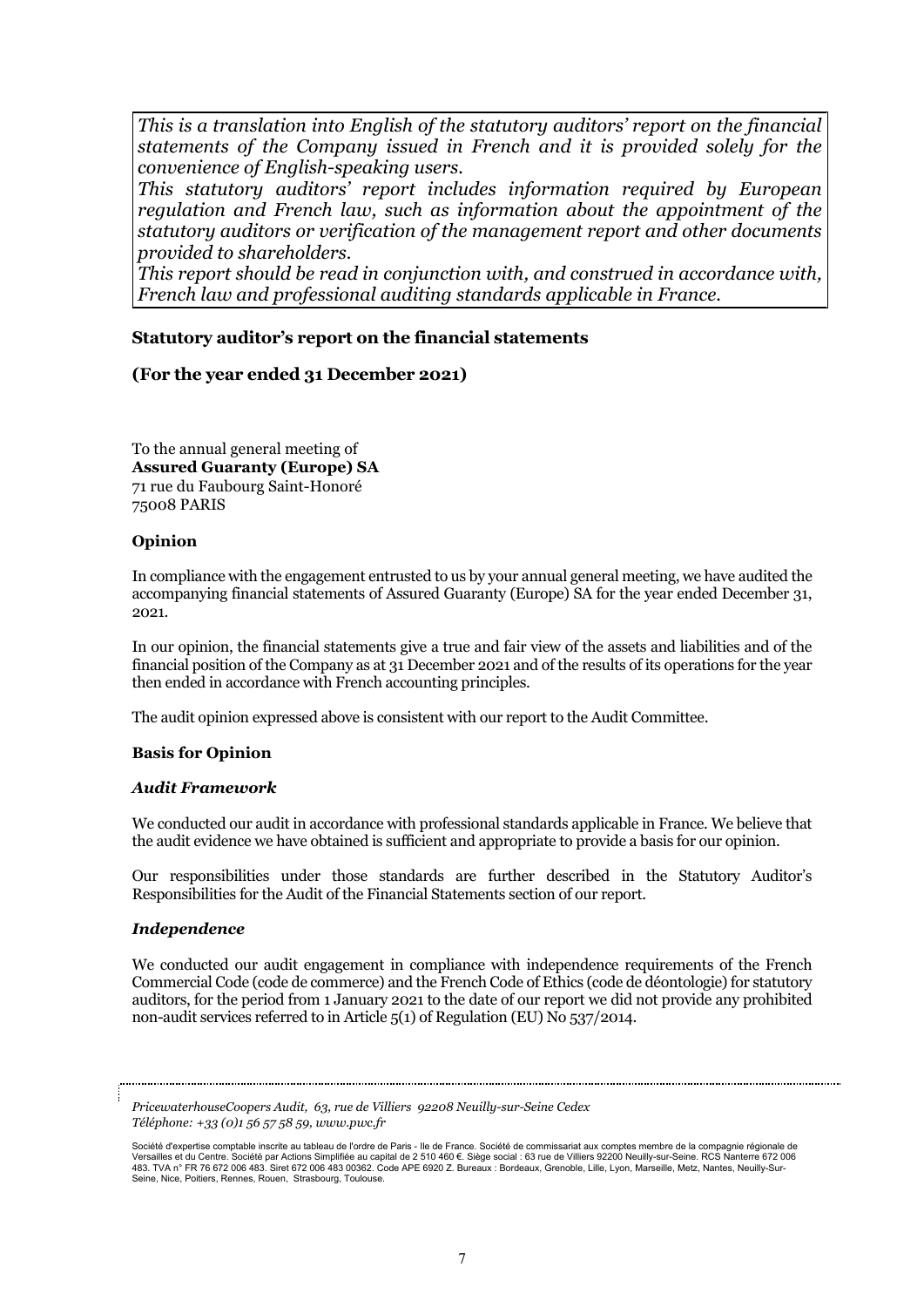## *Specific verifications*

We have also performed, in accordance with professional standards applicable in France, the specific verifications required by laws and regulations.

#### *Information given in the management report and in the other documents with respect to the financial position and the financial statements provided to the Shareholders*

We have no matters to report as to the fair presentation and the consistency with the financial statements of the information given in the management report of the Board of Directors and in the other documents with respect to the financial position and the financial statements provided to the Shareholders, except that it is not our responsibility to conclude on the fair presentation and consistency with the financial statements of the solvency related information required by article L. 356-23 of the French Insurance Code (Code des assurances).

The fair presentation and the consistency with the annual financial statements of the information relating to payment terms mentioned in Article D.441-4 of the French commercial code call for the following comment:

As indicated in the management report, this information does not include insurance and reinsurance operations, as your company considers that they do not fall within the scope of the information to be produced, in accordance with the circular of the Fédération Française de l'Assurance of 29 May 2017.

#### *Information relating to corporate governance*

We attest that the section of the management report devoted to corporate governance sets out the information required by Articles L. 225-37-4 and L. 22-10-10 of the French Commercial Code (code de commerce).

## *Other information*

In accordance with French law, we have verified that the required information concerning the purchase of investments.

#### **Report on Other Legal and Regulatory Requirements**

#### *Appointment of the Statutory Auditor*

We were appointed as statutory auditors of Assured Guaranty (Europe) SA by your status on 8 July 2019.

As at 31 December 2021, we were in the 3rd year of total uninterrupted engagement.

Management is responsible for the preparation and fair presentation of the financial statements in accordance with French accounting principles and for such internal control as management determines is necessary to enable the preparation of financial statements that are free from material misstatement, whether due to fraud or error.

In preparing the financial statements, management is responsible for assessing the Company's ability to continue as a going concern, disclosing, as applicable, matters related to going concern and using the going concern basis of accounting unless it is expected to liquidate the Company or to cease operations.

The Audit Committee is responsible for monitoring the financial reporting process and the effectiveness of internal control and risks management systems and where applicable, its internal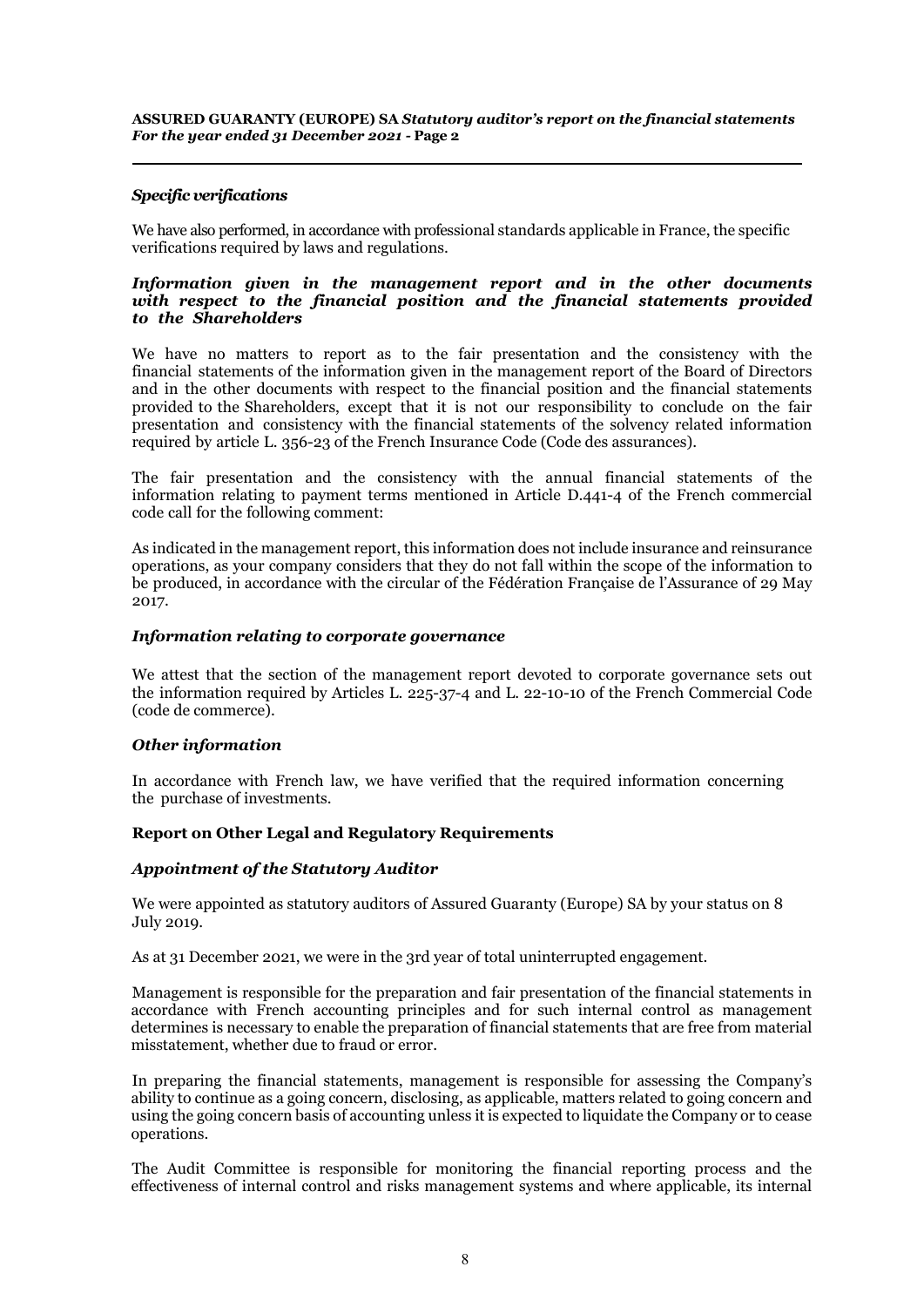audit, regarding the accounting and financial reporting procedures.

The financial statements were approved by the Board of Directors.

## **Statutory Auditor's Responsibilities for the Audit of the Financial Statements**

#### *Objectives and audit approach*

Our role is to issue a report on the financial statements. Our objective is to obtain reasonable assurance about whether the financial statements as a whole are free from material misstatement. Reasonable assurance is a high level of assurance, but is not a guarantee that an audit conducted in accordance with professional standards will always detect a material misstatement when it exists. Misstatements can arise from fraud or error and are considered material if, individually or in the aggregate, they could reasonably be expected to influence the economic decisions of users taken on the basis of these financial statements.

As specified in Article L.823-10-1 of the French Commercial Code (code de commerce), our statutory audit does not include assurance on the viability of the Company or the quality of management of the affairs of the Company.

As part of an audit conducted in accordance with professional standards applicable in France, the statutory auditor exercises professional judgment throughout the audit and furthermore:

- Identifies and assesses the risks of material misstatement of the financial statements, whether due to fraud or error, designs and performs audit procedures responsive to those risks, and obtains audit evidence considered to be sufficient and appropriate to provide a basis for his opinion. The risk of not detecting a material misstatement resulting from fraud is higher than for one resulting from error, as fraud may involve collusion, forgery, intentional omissions, misrepresentations, or the override of internal control.
- Obtains an understanding of internal control relevant to the audit in order to design audit procedures that are appropriate in the circumstances, but not for the purpose of expressing an opinion on the effectiveness of the internal control.
- Evaluates the appropriateness of accounting policies used and the reasonableness of accounting estimates and related disclosures made by management in the financial statements.
- Assesses the appropriateness of management's use of the going concern basis of accounting and, based on the audit evidence obtained, whether a material uncertainty exists related to events or conditions that may cast significant doubt on the Company's ability to continue as a going concern. This assessment is based on the audit evidence obtained up to the date of his audit report. However, future events or conditions may cause the Company to cease to continue as a going concern. If the statutory auditor concludes that a material uncertainty exists, there is a requirement to draw attention in the audit report to the related disclosures in the financial statements or, if such disclosures are not provided or inadequate, to modify the opinion expressed therein.
- Evaluates the overall presentation of the financial statements and assesses whether these statements represent the underlying transactions and events in a manner that achieves fair presentation.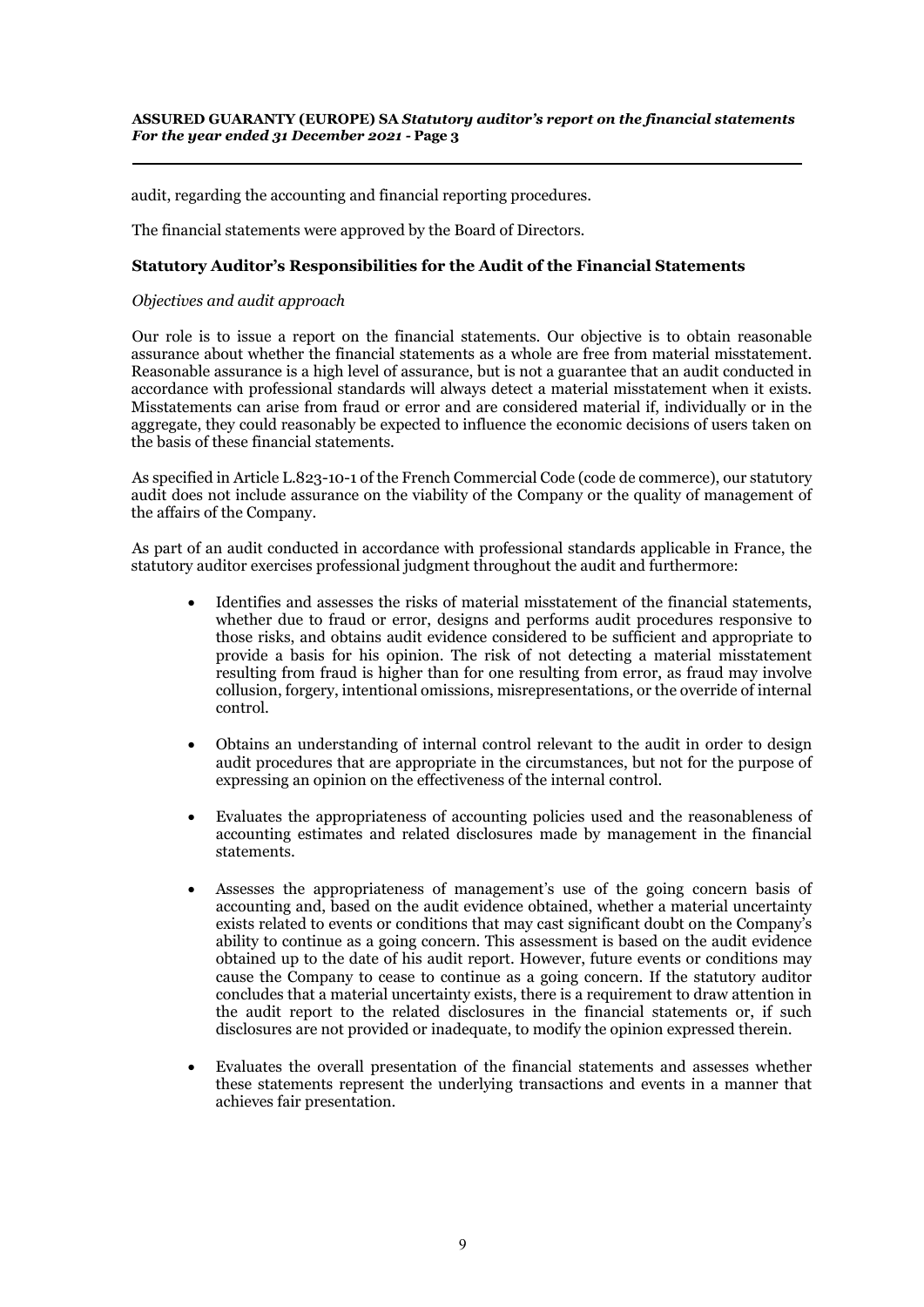#### **ASSURED GUARANTY (EUROPE) SA** *Statutory auditor's report on the financial statements For the year ended 31 December 2021 -* **Page 4**

#### *Report to the Audit Committee*

We submit a report to the Audit Committee, which includes in particular a description of the scope of the audit and the audit program implemented, as well as the results of our audit. We also report, if any, significant deficiencies in internal control regarding the accounting and financial reporting procedures that we have identified.

Our report to the Audit Committee includes the risks of material misstatement that, in our professional judgment, were of most significance in the audit of the financial statements of the current period and which are therefore the key audit matters that we are required to describe in this report.

We also provide the Audit Committee with the declaration provided for in Article 6 of Regulation (EU)  $N^{\circ}$  537/2014, confirming our independence within the meaning of the rules applicable in France such as they are set in particular by Articles L.822-10 to L.822-14 of the French Commercial Code (code de commerce) and in the French Code of Ethics (code de déontologie) for statutory auditors. Where appropriate, we discuss with the Audit Committee the risks that may reasonably be thought to bear on our independence, and the related safeguards.

Neuilly-sur-Seine, 7 April 2022

The Statutory Auditor PricewaterhouseCoopers Audit

Christine Billy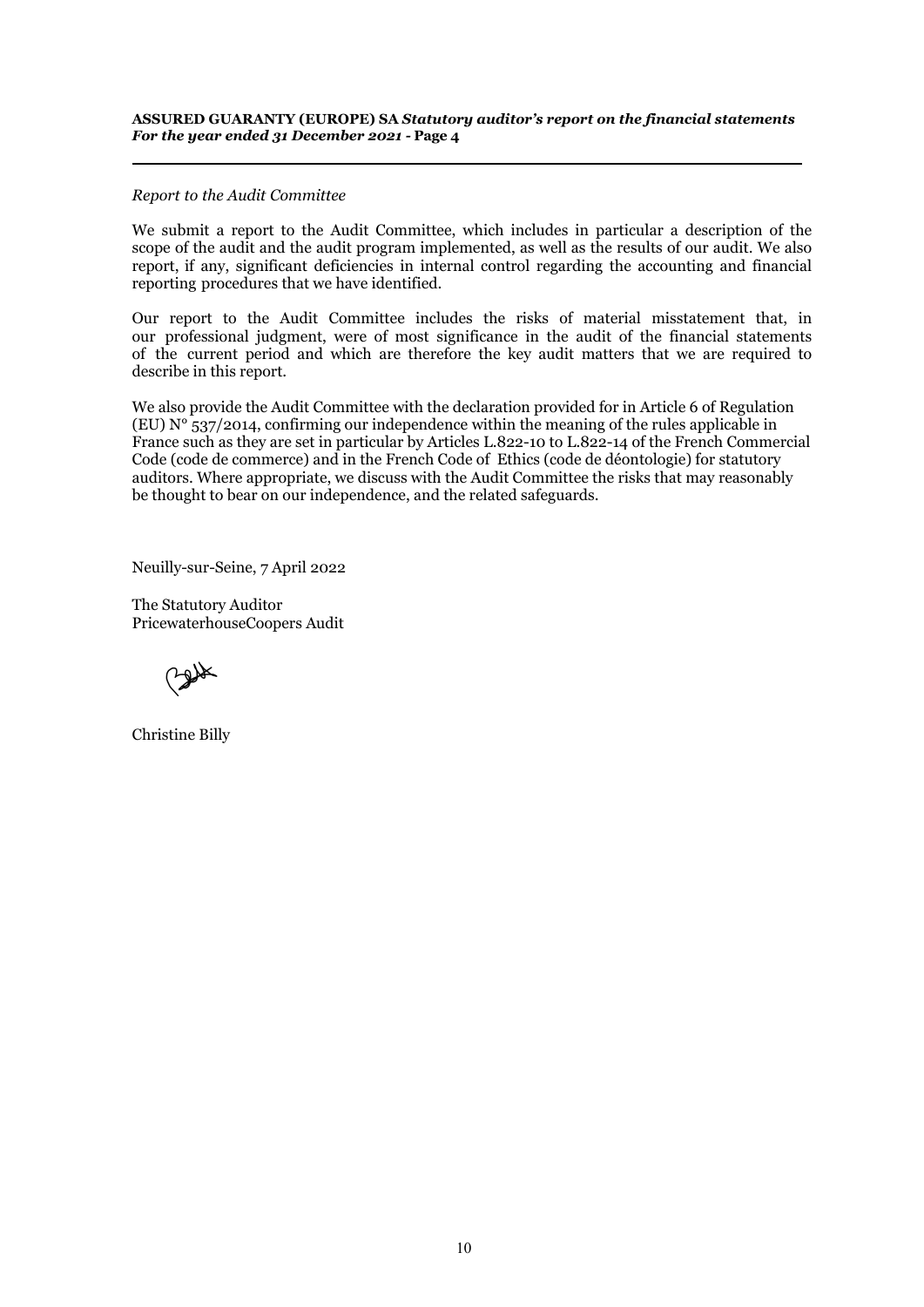## <span id="page-12-0"></span>**Balance sheet at 31 December 2021 €'000**

|    | Assets                                                                                     | 2021    | 2020    |
|----|--------------------------------------------------------------------------------------------|---------|---------|
| 1. | Uncalled subscribed capital or head office liaison account                                 |         |         |
|    |                                                                                            |         |         |
| 2. | <b>Intangible assets</b>                                                                   |         |         |
|    |                                                                                            |         |         |
| 3. | <b>Investments:</b>                                                                        | 115,572 | 110,574 |
|    | 3a. Land and buildings                                                                     |         |         |
|    | 3b. Investments in affiliated companies and companies linked by<br>participating interests |         |         |
|    | 3c. Other investments                                                                      | 115,572 | 110,574 |
|    | 3d. Receivables for cash deposited with ceding companies                                   |         |         |
| 4. | Investments representing technical provisions relating to unit-linked<br>contracts         |         |         |
| 5. | Share of outwards reinsurers and retrocessionaires in technical<br>provisions:             | 211,280 | 227,125 |
|    | 5a. Provisions for unearned premiums                                                       | 211,280 | 227,125 |
|    | 5b. Provisions for claims payable                                                          |         |         |
|    | 5c. Provisions for profit sharing and rebates                                              |         |         |
|    | 5d. Equalisation provisions                                                                |         |         |
|    | 5e. Other technical provisions                                                             |         |         |
|    | 5f. Technical provisions for unit-linked contracts                                         |         |         |
| 6. | <b>Receivables</b>                                                                         | 108,436 | 115,541 |
|    | 6a. Receivables from direct insurance operations:                                          | 86,301  | 89,389  |
|    | 6aa. Premiums                                                                              | 86,301  | 89,389  |
|    | 6ab. Other receivables from direct insurance operations                                    |         |         |
|    | 6b. Receivables from reinsurance transactions                                              | 22,041  | 22,602  |
|    | 6c. Other receivables:                                                                     | 94      | 3,550   |
|    | 6ca. Staff                                                                                 |         |         |
|    | 6cb. State social security and public authorities                                          |         |         |
|    | 6cc. Miscellaneous debtors                                                                 | 94      | 3,550   |
|    | 6d. Unpaid called-up capital                                                               |         |         |
| 7. | Other assets:                                                                              | 5,344   | 8,600   |
|    | 7a. Operating tangible assets                                                              | 226     |         |
|    | 7b. Current account and cash                                                               | 5,118   | 8,600   |
|    | 7c. Treasury shares                                                                        |         |         |
| 8. | Accruals - assets:                                                                         | 2,334   | 1,586   |
|    | 8a. Accrued interest and rent                                                              | 712     | 650     |
|    | 8b. Deferred acquisition costs                                                             | 1,525   | 717     |
|    | 8c. Other accruals and prepayment                                                          | 97      | 219     |
|    | <b>Total assets</b>                                                                        | 442,966 | 463,425 |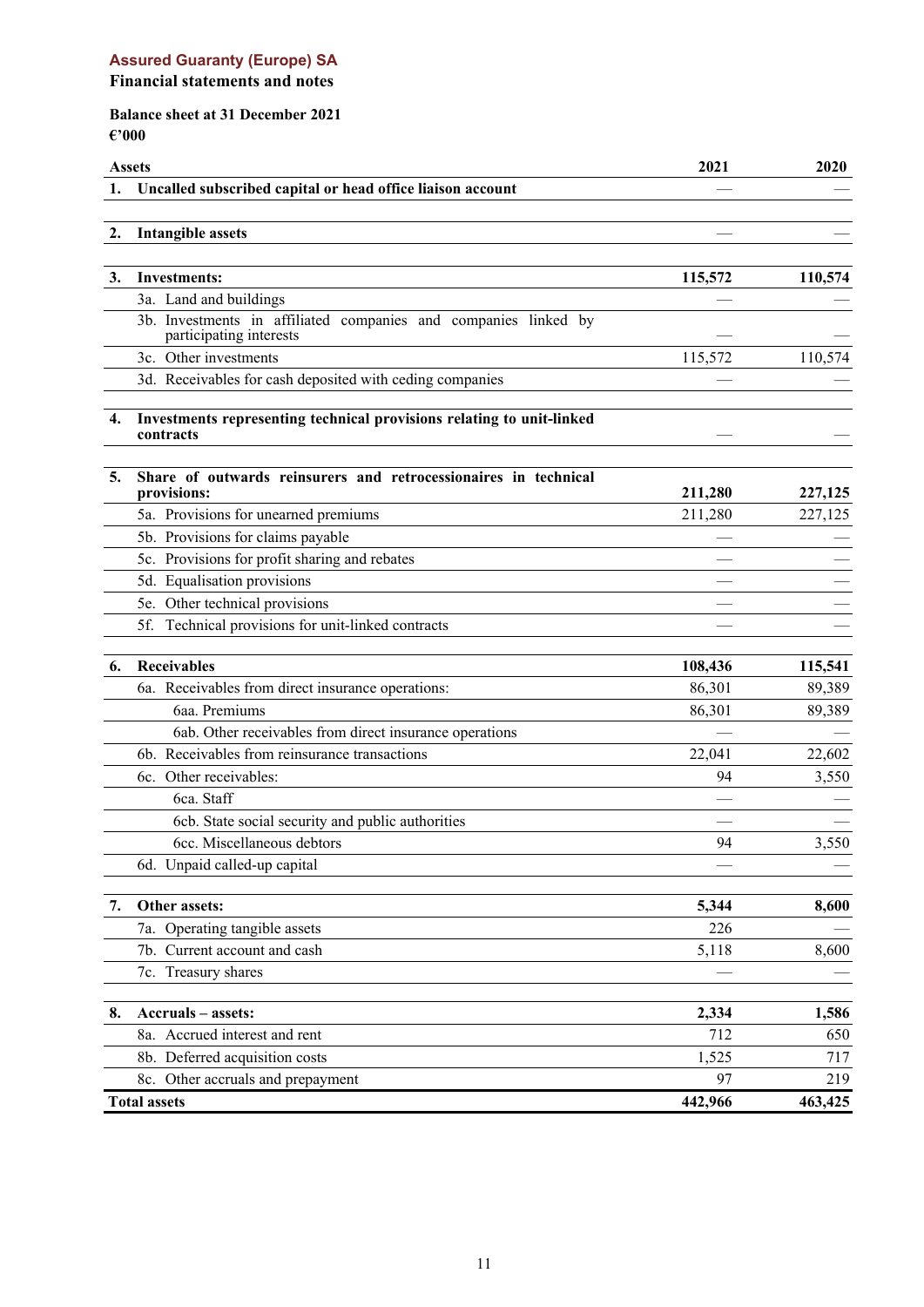## **Financial statements and notes**

## **€'000**

| <b>Liabilities</b>                               | 2021    | 2020    |
|--------------------------------------------------|---------|---------|
| Shareholders' equity:                            | 110,752 | 107,839 |
| 1a. Share capital or head office liaison account | 110,900 | 110,900 |
| 1b. Premiums related to share capital            |         |         |
| 1c. Revaluation reserves                         |         |         |
| 1d. Other reserves                               |         |         |
| 1e. Carry forward                                | (3,061) | (35)    |
| 1f. Result for the year                          | 2,913   | (3,026) |
|                                                  |         |         |
| <b>Subordinated liabilities</b>                  |         |         |

| <b>Gross technical provisions:</b>              | 208,401 | 222,369 |
|-------------------------------------------------|---------|---------|
| 3a. Provisions for unearned premiums            | 208,401 | 222,369 |
| 3b. Provisions for claims                       |         |         |
| 3c. Provisions for profit sharing and discounts |         |         |
| 3d. Equalisation provisions                     |         |         |
| 3e. Other technical provisions                  |         |         |
|                                                 |         |         |

## **4. Provisions — —**

# **5. Liabilities for cash deposits received from reinsurers — —**

| <b>Other liabilities:</b><br>6.                       | 84,289  | 86,073  |
|-------------------------------------------------------|---------|---------|
| 6a. Payables arising from direct insurance operations |         |         |
| 6b. Payables arising from reinsurance transactions    | 78,433  | 81,887  |
| 6c. Bonds                                             |         |         |
| Amounts owed to credit institutions<br>6d.            |         |         |
| Other liabilities:<br>6e.                             | 5,856   | 4,186   |
| 6ea. Negotiable debt securities issued by the Company |         |         |
| 6eb. Other loans, deposits and guarantees received    |         |         |
| 6ec. Staff                                            | 414     | 213     |
| 6ed. State, Social Security and public authorities    | 515     | 110     |
| bee. Miscellaneous creditors                          | 4,927   | 3,863   |
| <b>Accruals - liabilities</b>                         | 39,524  | 47,144  |
| <b>Total liabilities</b>                              | 442,966 | 463,425 |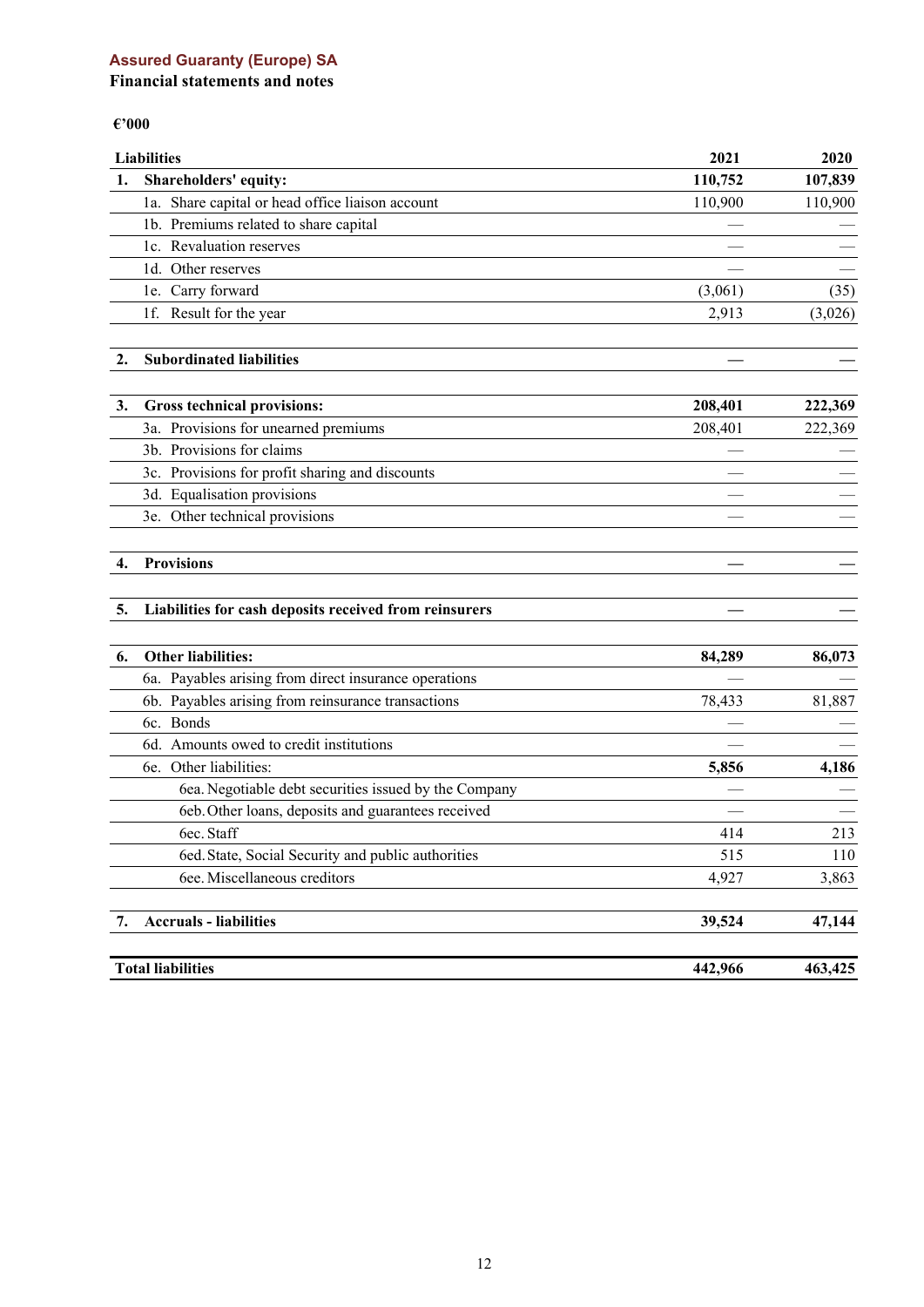## <span id="page-14-0"></span>**Financial statements and notes**

#### **Income statement for the year ended 31 December 2021 €'000**

|    |                                                                       |           | 2021                                 |            | 2020       |
|----|-----------------------------------------------------------------------|-----------|--------------------------------------|------------|------------|
|    | <b>Technical account</b>                                              | Gross     | <b>Cessions and</b><br>retrocessions | <b>Net</b> | <b>Net</b> |
| 1. | <b>Earned premiums:</b>                                               | 35,856    | (37,390)                             | (1,534)    | (261)      |
|    | 1a. Written premiums                                                  | 19,272    | (18, 104)                            | 1,168      | (4, 859)   |
|    | 1b. Change in provision for unearned premiums                         | 16,584    | (19, 286)                            | (2,702)    | 4,598      |
| 2. | Allocated investment income from the non-<br>technical account        |           |                                      |            |            |
| 3. | Other technical income                                                | 4         |                                      | 4          |            |
| 4. | <b>Claims</b> expenses:                                               |           |                                      |            |            |
|    | 4a. Claims and expenses paid                                          |           |                                      |            |            |
|    | 4b. Changes to claims provisions                                      |           |                                      |            |            |
| 5. | Charges to other technical provisions                                 |           |                                      |            |            |
| 6. | Share of profit-sharing                                               |           |                                      |            |            |
| 7. | Acquisition and administration expenses:                              | (10, 835) | 13,857                               | 3,022      | (2,358)    |
|    | 7a. Acquisition costs                                                 | 808       |                                      | 808        | 717        |
|    | 7b. Administration costs                                              | (11, 643) |                                      | (11, 643)  | (7, 544)   |
|    | 7c. Commissions received from reinsurers and<br>substitute guarantors |           | 13,857                               | 13,857     | 4,469      |
| 8. | Other technical expenses                                              |           |                                      |            |            |
| 9. | Change in the equalisation provision                                  |           |                                      |            |            |
|    | <b>Technical result</b>                                               | 25,025    | (23, 533)                            | 1,492      | (2,619)    |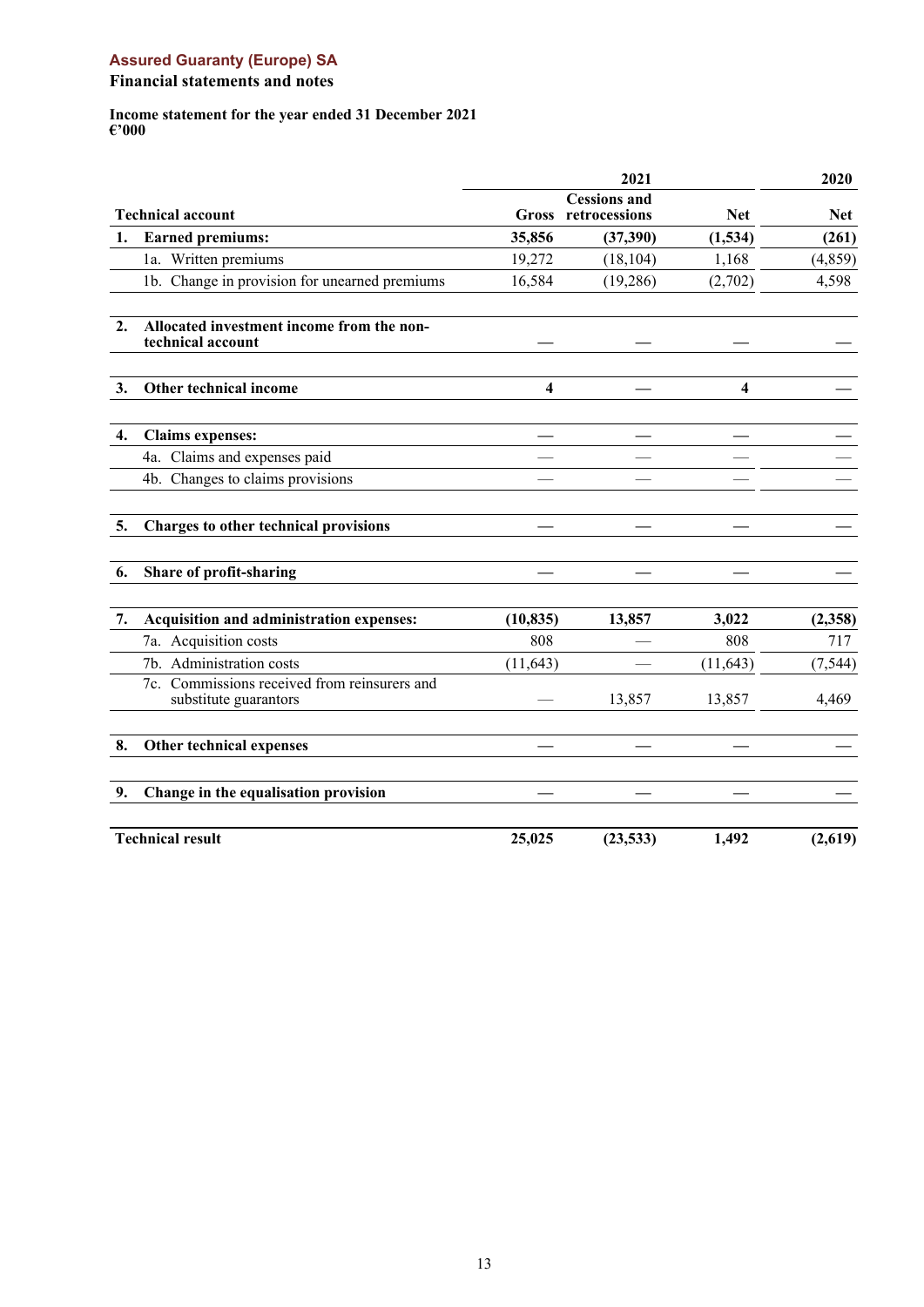# **Financial statements and notes**

# **Income statement for the year ended 31 December 2021**

**€'000**

|    | Non-technical account                                              | 2021     | 2020    |
|----|--------------------------------------------------------------------|----------|---------|
| 1. | Non-life insurance underwriting result                             | 1,492    | (2,619) |
|    |                                                                    |          |         |
| 2. | Life insurance underwriting result                                 |          |         |
|    |                                                                    |          |         |
| 3. | <b>Investment income:</b>                                          | 1,375    | 192     |
|    | 3a. Investment income                                              | 1,375    | 192     |
|    | 3b. Other investment income                                        |          |         |
|    | 3c. Gains on the realisation of investments                        |          |         |
| 4. | Allocated investment income from non-life technical account        |          |         |
| 5. | <b>Investment expenses:</b>                                        | (1, 391) | (386)   |
|    | 5a. Internal and external investment management fees and financial |          |         |
|    | expenses                                                           | (68)     | (16)    |
|    | 5b. Other investment expenses                                      | (1, 119) | (370)   |
|    | 5c. Losses from the realisation of investments                     | (204)    |         |
| 6. | Investment return transferred to the non-life technical account    |          |         |
| 7. | Other non-technical products                                       |          |         |
| 8. | Other non-technical expenses:                                      | 1,777    | (213)   |
|    | 8a. Social security charges                                        |          |         |
|    | 8b. Other non-technical expenses                                   | 1,777    | (213)   |
| 9. | <b>Exceptional results:</b>                                        |          |         |
|    | 9a. Extraordinary income                                           |          |         |
|    | 9b. Extraordinary expenses                                         |          |         |
|    | 10. Employee profit-sharing                                        |          |         |
|    | 11. Income taxes                                                   | (340)    |         |
|    | 12. Profit (loss) for the year                                     | 2,913    | (3,026) |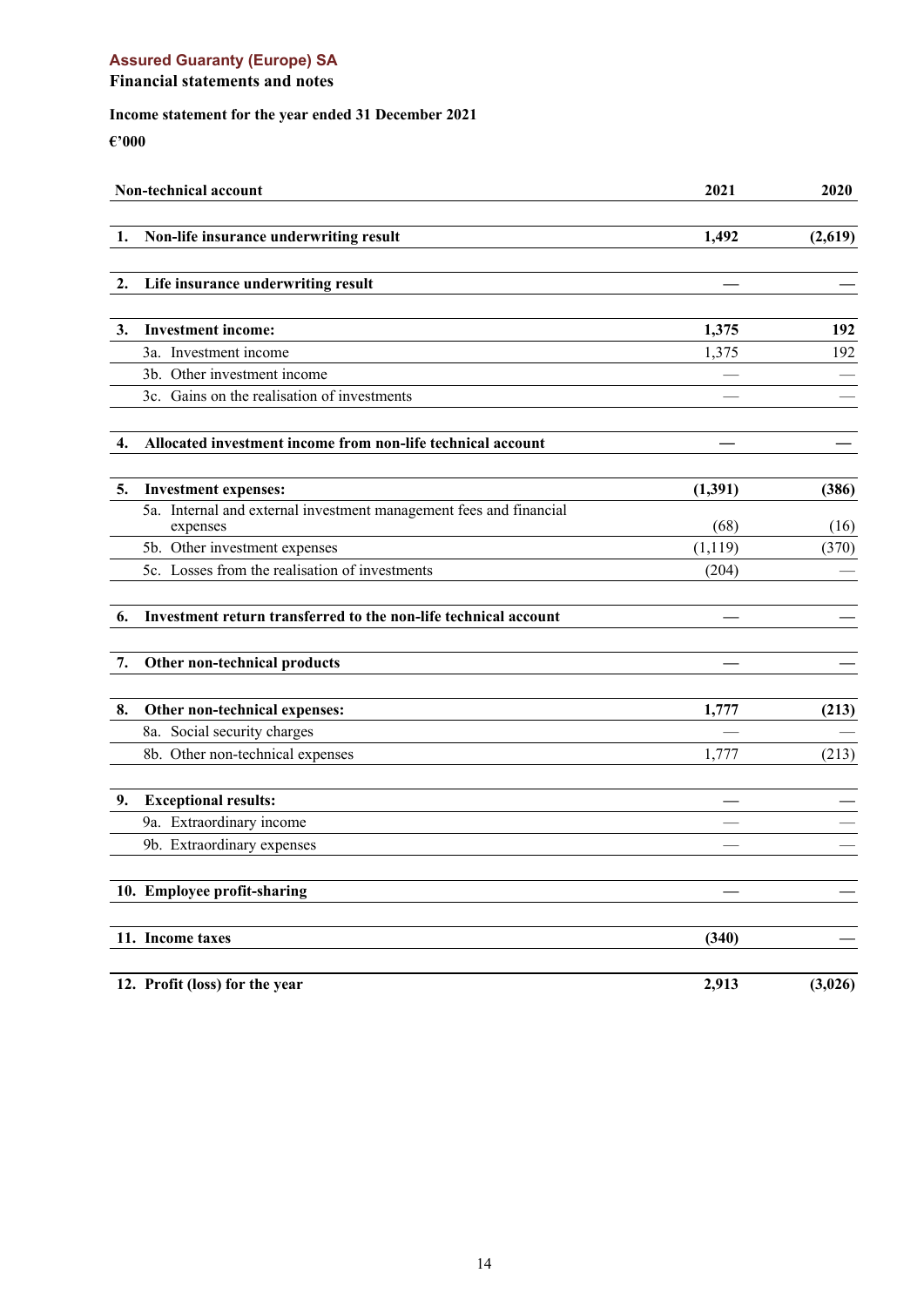<span id="page-16-0"></span>**Financial statements and notes**

# **SECTION 1: ACCOUNTING PRINCIPLES AND METHODS**

#### **1.1 Accounting principles**

The financial statements of the Company have been prepared in accordance with the following provisions:

- French generally accepted accounting principles, (NCA regulation no. 2015-11 dated 26 November 2015 as amended by ANC Regulation 2018‑08 dated 11 December 2018) on the annual accounts of insurance undertakings and transactions of a specific nature;
- Articles L.123-12 to L.123-22 of the French Commercial Code, applicable to insurance companies pursuant to Article L.341-2 of the French Insurance Code (Code des Assurances); and
- NCA regulation no. 2014-03 of 5 June 2014 on the general chart of accounts, amended by regulation 2015-06 of 23 November 2015 on assets and notes, in the absence of specific provisions provided for in NCA regulation no. 2015-11 of 26 November 2015.

The main accounting policies adopted, the notes and details of the balance sheet and income statement are described below.

## **1.2 Investments**

Investments consist of short-term variable and fixed income investments.

#### **Entry costs and valuation at year-end**

#### **a. Variable income investments**

Shares and other variable-income securities under Article R. 343-10 of the French Insurance Code are recorded at their purchase price, excluding accrued interest.

#### **b. Fixed income investments**

Bonds and other fixed-income securities under Articles R. 343-9 and R. 343-10 of the French Insurance Code are recorded at their purchase price, net of accrued interest at the time of purchase. The difference between the purchase price and the redemption value is reported in the income statement over the remaining term until the repayment date using the actuarial method. An amortisation of the premium or discount is recorded up to the time of transfer in the year the fixed income securities are sold.

The realisable value at the close is the most recent quoted price at the balance sheet date. For unlisted securities, it is the market value resulting from the price that would be obtained under normal market conditions and depending on their value to the Company.

#### **Impairment**

The Company accounts for impairment of securities under Articles R. 343-9 (i.e., fixed income securities) and R. 343-10 (i.e., equity and other variable income securities) of the French Insurance Code as follows:

- Amortisable securities under Article R. 343-9
	- A reserve for impairment is recognised when there is reason to believe that the debtor will not be able to honour its commitments, either through a default in the payment of interest or repayment of principal.
- Variable-income or fixed-income securities under Article R. 343-10
	- A reserve for impairment is recognised for individual asset holding  $-$  line-by-line impairment (Provision pour Dépréciation Durable) for other than temporary impairment where indicators of impairment arise. The impairment recognised is determined based on the recoverable amount (i.e., the amount the Company expects to recover based on its best judgement).
	- A reserve for impairment is recognised in the event the fair market value of the overall investment portfolio is lower than the historical cost (Provision pour Risque d'Exigibilité).
	- In the event of long-term impairment of a security covered by Article R. 343-10, the impairment recognised by the Company is the difference between the historical cost and recoverable amount.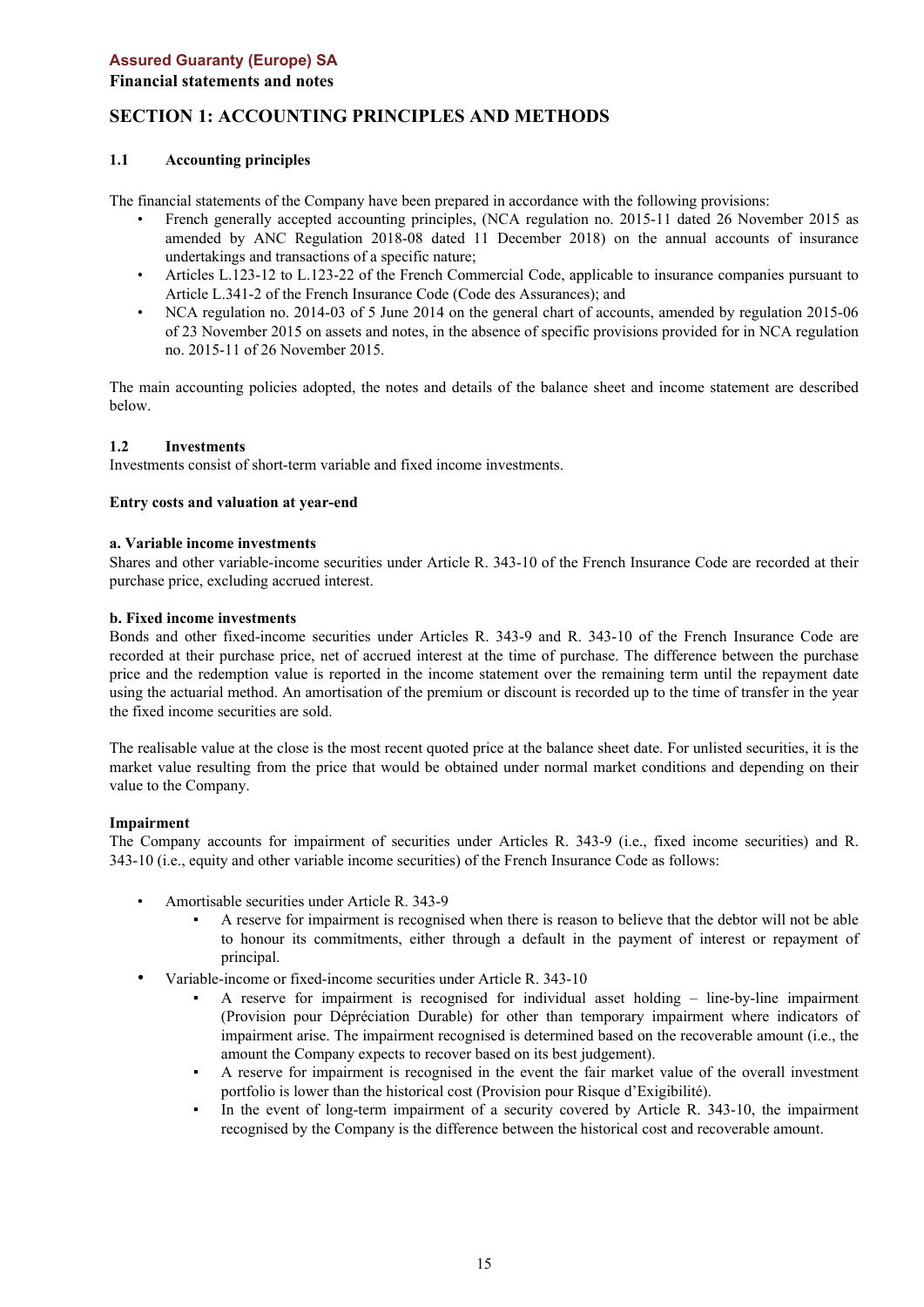## **Financial statements and notes**

#### **Investment income and expenses**

Investment income and expenses include income earned on investments and realised gains and losses on sale of investments. The realised gains and losses on financial investments are calculated using the FIFO method (First in, First out).

## **1.3 Fixed assets**

Tangible fixed assets are recorded at cost less depreciation. The costs of tangible fixed assets comprise their purchase cost, together with any incidental costs of acquisition. Depreciation is calculated over the actual useful life of the assets.

In accordance with the provisions of CRC regulation 2002-10, the Company is required to perform an impairment test when internal or external indicators suggest that an intangible or tangible asset may have lost significant value.

If the present value (being the higher of value in use and market value) of a fixed asset is lower than the net book value, an impairment loss is recorded, reducing the net book value of the asset to its present value. When an impairment loss is recognised, the depreciable base of the impaired item is changed, as well as its depreciation schedule. The depreciation schedule may be changed again if the asset subsequently recovers its value.

#### **1.4 Other receivables and other liabilities**

Receivables are recorded at their nominal value.

#### **1.5 Deferred acquisition costs and ceding commission income**

Acquisition costs comprise the direct expenses for the production of new business, which include underwriter salaries and transaction legal fees. Management uses its judgement in determining what types of costs, as well as what percentage of these costs should be deferred.

The Company conducts an annual study to determine how much of the direct costs qualify for deferral. Costs incurred for soliciting potential customers, market research, training, administration, unsuccessful acquisition efforts, and product development as well as all overhead related costs are expensed as incurred and not deferred. Deferred acquisition costs are expensed on a straight-line basis over the shorter of the contractual maturity date on the associated direct policy or a maximum of five years. When an insured obligation is retired early, the remaining related deferred acquisition cost is expensed.

Reinsurance ceding commission income is deferred, subject to recoverability, and earned on a straight-line basis over the shorter of the contractual maturity date on the associated reinsured policy or a maximum of five years.

## **1.6 Claims and claim expenses incurred**

Claims incurred comprise claims and related claims expenses paid in the year and the change in the provision for claims. A provision for claims outstanding is recorded when there is significant deterioration in an insured obligation and the obligation is in default at the balance sheet date. Claims outstanding are calculated gross of any reinsurance recoveries which are separately calculated (see section 1.10, Reinsurance below).

A substantial measure of experience and judgement is involved in assessing the provision for claims, the ultimate cost of which may not be known with certainty for quite some time. Provisions for claims and related reinsurance recoveries are determined on the basis of information available at the balance sheet date; however, it is inherent in the nature of business written that the ultimate liabilities may vary as a result of subsequent developments.

## **1.7 Unexpired risks provision and equalisation reserve**

A provision is established for any deficiencies arising when unearned premiums, net of associated acquisition costs, are insufficient to meet expected claims and expenses, after taking into account future investment return. The expected claims are calculated based on information available at the balance sheet date. The unexpired risks provision is included in other technical provisions gross of reinsurance, whilst the reinsurer's share is included within reinsurer's share of other technical provisions. Within the income statement, the movement in the unexpired risks provision is shown net of reinsurance.

An equalisation reserve is required to be recognised for credit insurance under French GAAP. As at 31 December 2021, the equalisation provision required to be held by the Company is  $\epsilon$ nil (2020:  $\epsilon$ nil).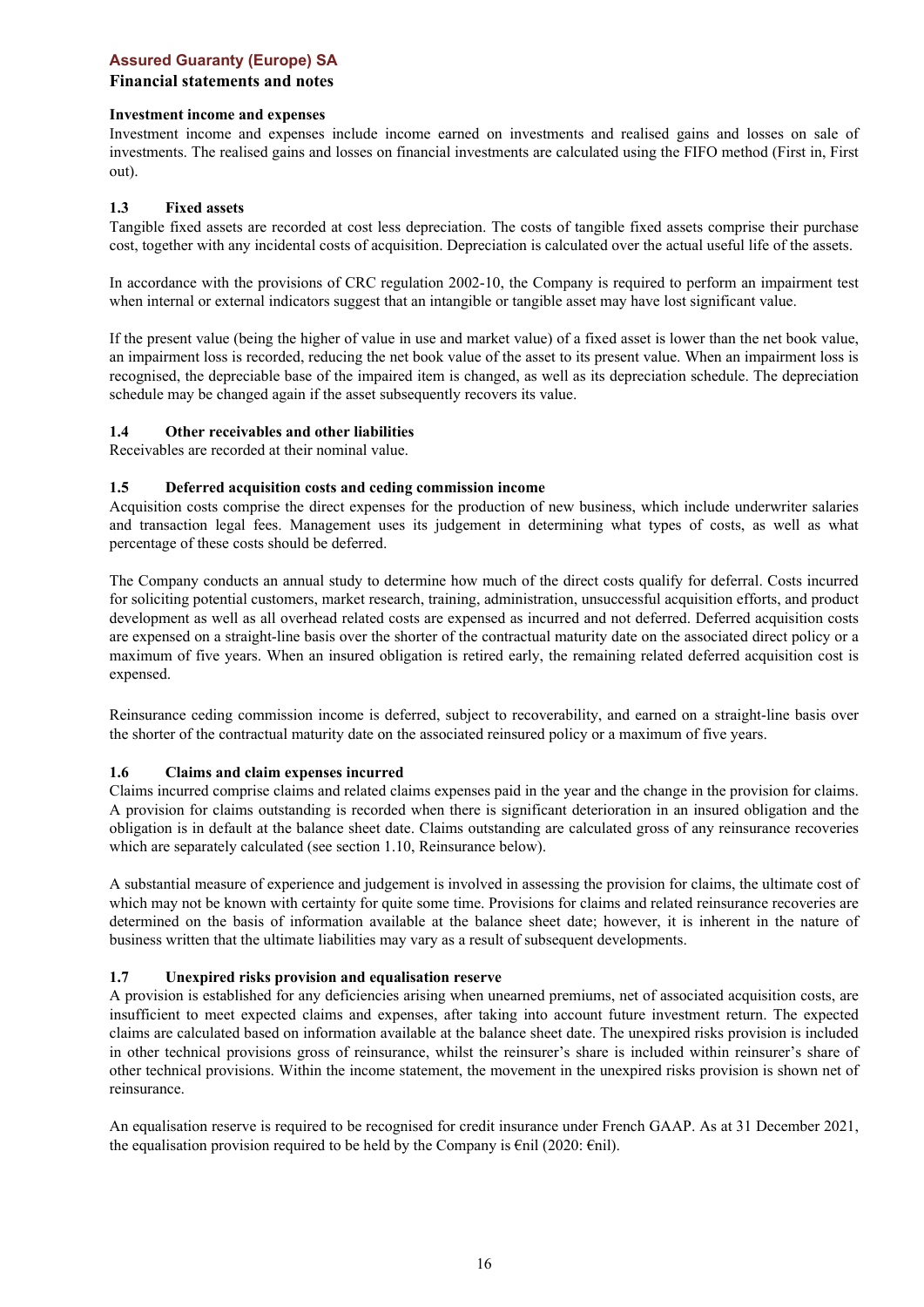## **Financial statements and notes**

#### **1.8 Written premiums**

Premiums written relate to business incepted during the year, together with any differences between premiums recognised for prior years and those previously accrued and include estimates of premiums not yet due.

(i) Where the premium on a policy is received up front, the premium is recognised as written on the date of inception.

(ii) Where a premium is received in instalments and the underlying bonds are callable, management considers the nature of the call provision(s) and the likelihood of exercise of those provisions, and determines whether it is reasonably certain that the contract will run its full term. The full expected premium is recorded when it is received or when it is reasonably certain that it will be received. When the contract is not expected to run its full term, the premium that is recognised as written is either the premium amount to the first call point under the contract or guaranteed minimum premium (where such a clause exists in the policy documents) or where the contract is callable without any notice period, the Company records the instalments as they fall due. Written premiums are recognised as earned income over the period of the policy having regard to the incidence of risk.

When instalment premiums to be received under the policy are linked to an outstanding debt that could be paid down faster than anticipated, or where a premium is linked to an index, the Company recognises premiums written based upon an analysis of the premium it is reasonably certain to receive. Any anticipated change in the expected premium receivable is recognised as an adjustment to premium; in the case of decreases in premium, as soon as it is foreseen and in the case of increases, when such an adjustment is assessed as reasonably certain.

#### **1.9 Earned premiums**

Written premiums are recognised as earned premiums over the policy duration on a time apportionment basis which reflects the incidence of risk. Unearned premiums represent the proportion of premiums written in the current or prior years that relate to unexpired terms of policies in force at the balance sheet date.

#### **1.10 Reinsurance**

Contracts entered into by the Company with reinsurers, under which the Company is compensated for losses on insurance policies issued by the Company and that meet the classification requirements for insurance contracts, are classified as reinsurance contracts.

Reinsurance premiums are recognised based on the premium reasonably expected to be paid across the life of the reinsurance contract. Reinsurance premiums are recognised as earned with regard to the incidence of risk for the direct business to which they relate.

The amounts recoverable from reinsurers (shown in reinsurer's share of provision for claims payable, reinsurer's share of other technical provisions and reinsurance receivables) are estimated based upon the gross claims outstanding, having due regard to collectability. Collectability is assessed on the basis of market data and other relevant information on the financial strength of each reinsurer and any collateral provided to the Company. The reinsurers' share of claims incurred in the income statement account reflects the change in amounts received or receivable from reinsurers in respect of those claims incurred during the period. Reinsurance liabilities are primarily premiums payable for reinsurance contracts and are recognised in the income statement as cessions and retrocessions written premiums.

## **1.11 Operating leases**

Leases of assets where a significant portion of the risk and rewards of ownership are effectively retained by the lessor are classified as operating leases. Payments made under operating leases are charged to the income statement on a straight-line basis over the period of the lease. Any operating lease incentives, including rent free periods, are spread over the period of the lease.

#### **1.12 Foreign currency translation**

At the balance sheet date, the balance sheet and income statement items denominated in foreign currencies are converted to euros using the year-end rate. In accordance with Articles 241-5 and 241-6 of ANC Regulation 2015-11, foreign exchange differences are recorded on the balance sheet in the case of translation differences on structural positions; and in foreign exchange gains and losses within the income statement in the case of foreign exchange differences on operational foreign exchange positions.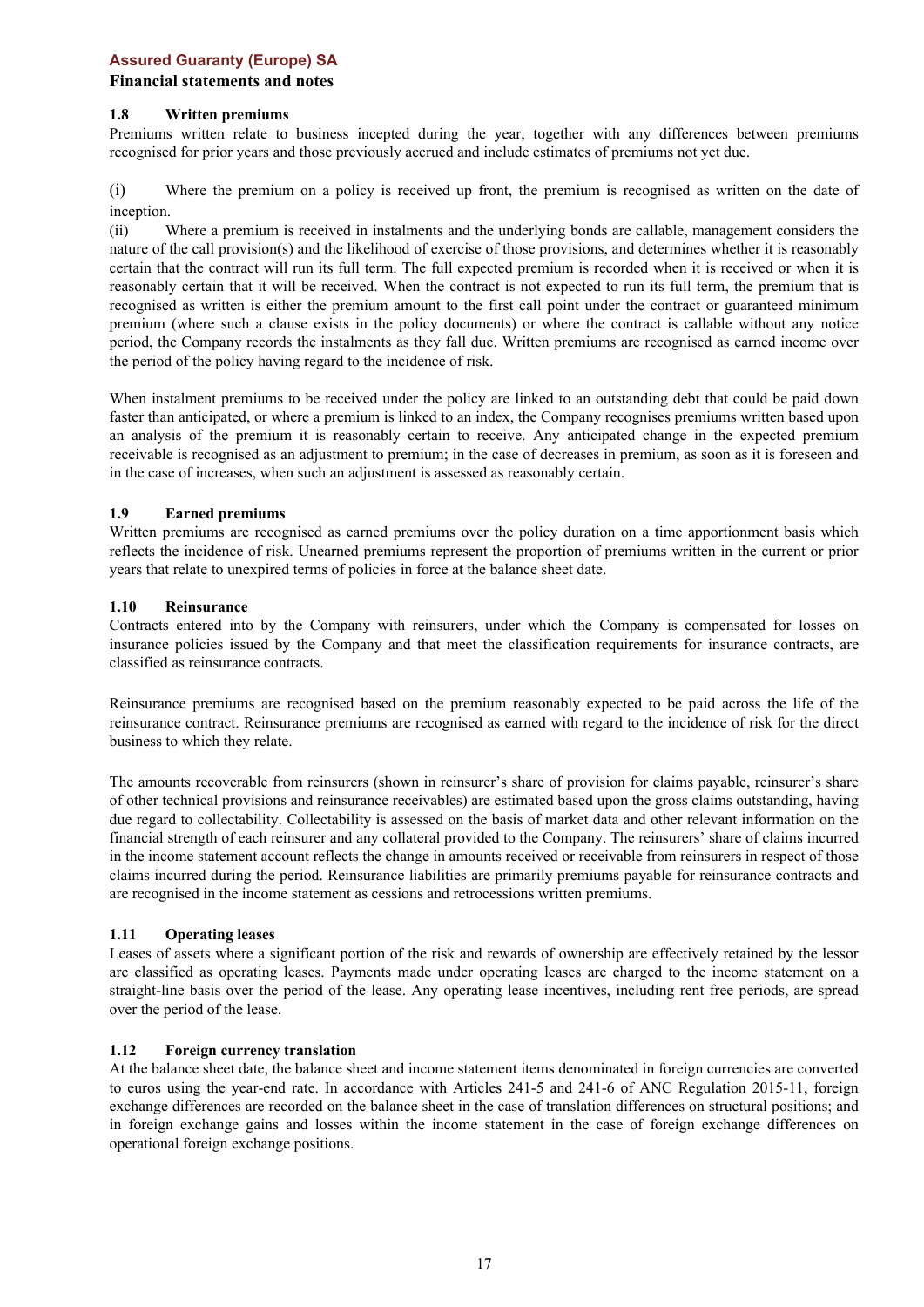## **Financial statements and notes**

#### **1.13 General expenses**

Expenses are first entered into the accounts according to their nature and are then allocated to the technical account on the following basis:

- Direct allocation expenses that can be directly attributed without the application of an allocation key
- Allocation key approach expenses that are not directly attributable are allocated based on objective, appropriate and verifiable quantitative criteria.

Expenses are allocated to the following cost destinations:

- Loss adjustment expenses professional legal fees associated with claims;
- Contract acquisition costs costs associated with successful underwriting activity;
- Contract administration fees insurance portfolio management and monitoring costs; and
- Other technical expenses costs that cannot be directly assigned or allocated are classified as other technical expenses.

Loss adjustment expenses which are incurred on a per risk or policy basis are recorded under the direct allocation approach. Policy acquisition costs are recognised under the allocation key approach, as discussed within Deferred acquisition costs and ceding commission income above. Policy administration fees are recognised under the direct allocation approach. Currently, there are no expenses that cannot be allocated to one of the identified cost destinations and no costs are recognised as other technical expenses.

#### **1.14 Income tax**

Corporation tax expense is recognised on any profits subject to corporation tax. Tax credits are not recognised in the year when pre-tax losses are made but are used in future years to offset against profits generated from similar activities and recognised in the financial statements at that point in time.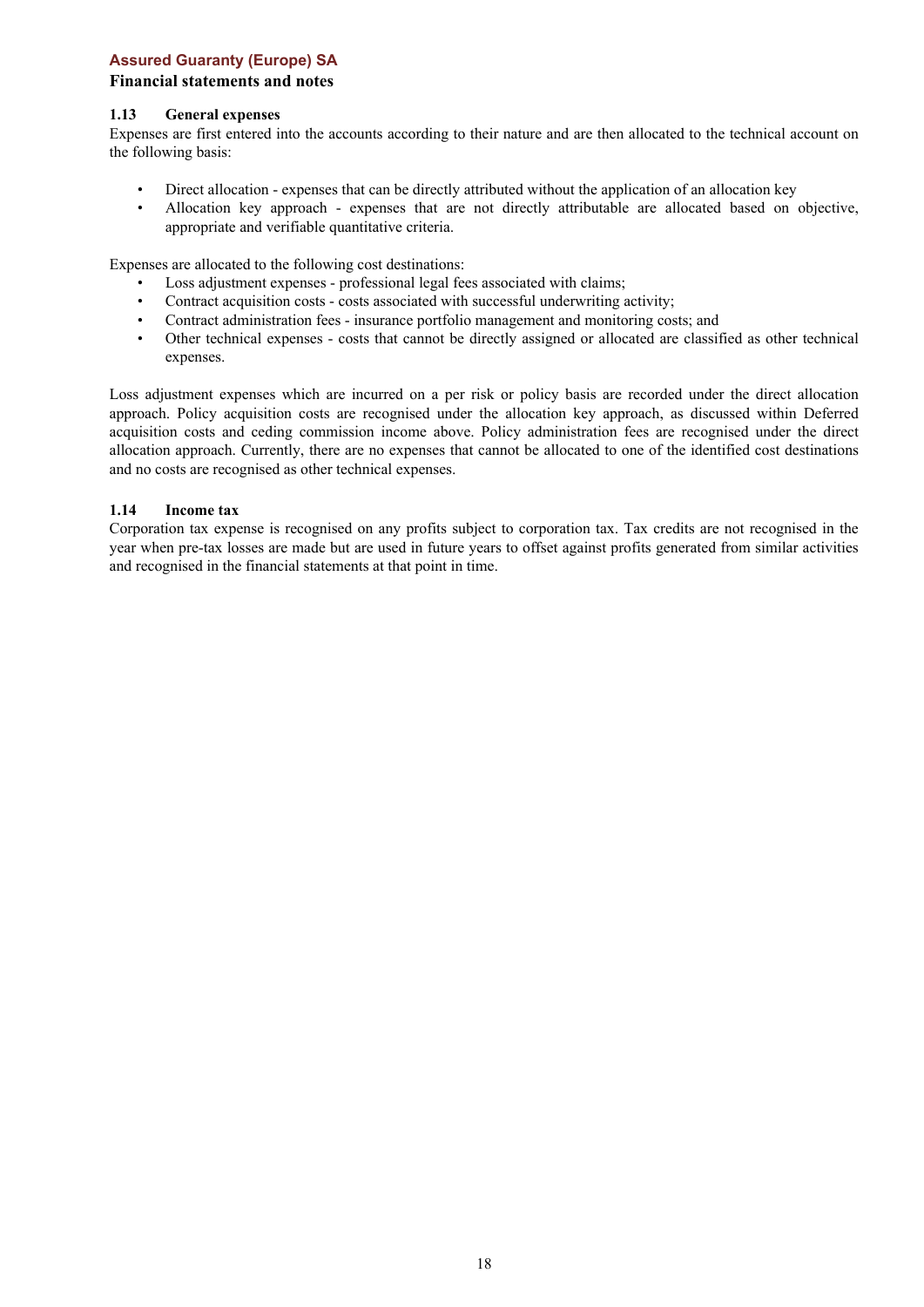#### **Financial statements and notes**

# **SECTION 2: INFORMATION RELATING TO THE BALANCE SHEET**

#### **2.1 Portfolio Transfer**

To ensure that the Assured Guaranty Group could continue to administer its EEA policies after the end of the transition period for the UK's departure from the EU, AGUK transferred certain of its existing EEA polices to the Company under the Portfolio Transfer in October 2020.

The Portfolio Transfer was approved by the UK High Court with an effective date of 1 October 2020. Under the terms of the transfer agreement, from that date AGUK transferred to the Company:

- (i) the rights, benefits, obligations and liabilities under approximately 79 financial guarantee policies;
- (ii) the rights, benefits, obligations and liabilities under all outwards reinsurance contracts attaching to the transferred policies;
- (iii) the records, rights and obligations under ancillary contracts entered into in connection with the transferred policies; and
- (iv) cash consideration.

The Portfolio Transfer was affected as a sale of the transferring policies and related reinsurance protections at fair value. The assets and liabilities transferred from AGUK on 1 October 2020 are shown in the table below.

| $\epsilon$ '000                           | 1.10.2020  |
|-------------------------------------------|------------|
| <b>Assets transferred:</b>                |            |
| Reinsurance assets                        | 139,136    |
| Debtors, including insurance receivables  | 57,792     |
| Cash at bank                              | 27,422     |
| <b>Total assets transferred</b>           | 224,350    |
| Liabilities transferred:                  |            |
| Insurance liabilities                     | (174, 664) |
| Creditors, including reinsurance payables | (26, 047)  |
| Accruals and deferred income              | (23, 639)  |
| <b>Total liabilities transferred</b>      | (224, 350) |
| Net assets transferred                    |            |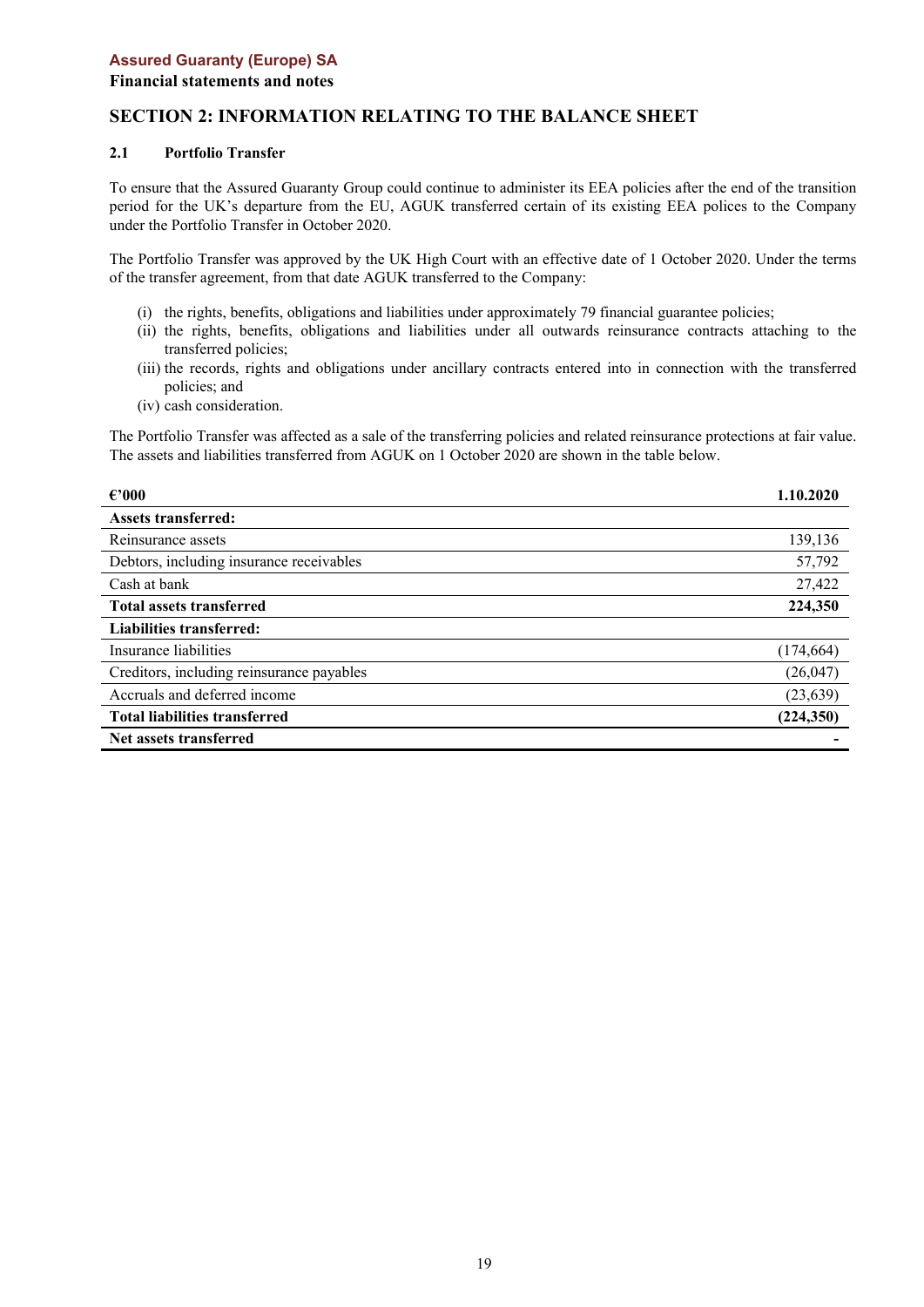**Financial statements and notes**

## **2.2 Investments**

| $\epsilon$ '000                                                                       | 01.01.2021                                            | <b>Entries</b>                                  | <b>Exits</b>                                    | 31.12.2021                                          |
|---------------------------------------------------------------------------------------|-------------------------------------------------------|-------------------------------------------------|-------------------------------------------------|-----------------------------------------------------|
| <b>Gross amount</b>                                                                   |                                                       |                                                 |                                                 |                                                     |
| Land and buildings                                                                    |                                                       |                                                 |                                                 |                                                     |
| Investment in related companies<br>and companies linked by and<br>equity relationship |                                                       |                                                 |                                                 |                                                     |
| Fixed-income bonds and mutual<br>funds                                                | 106,042                                               | 26,253                                          | (21, 126)                                       | 111,169                                             |
| Cash mutual funds                                                                     | 4,695                                                 | 5,093                                           | (4,103)                                         | 5,685                                               |
| Cash receivables deposited with<br>ceding companies                                   |                                                       |                                                 |                                                 |                                                     |
| Other investments                                                                     |                                                       |                                                 |                                                 |                                                     |
| <b>Total gross investments</b>                                                        | 110,737                                               | 31,346                                          | (25, 229)                                       | 116,854                                             |
|                                                                                       |                                                       |                                                 | <b>Reversal of</b>                              |                                                     |
|                                                                                       | <b>Depreciation and</b><br>amortisation<br>01.01.2021 | Depreciation,<br>amortisation and<br>impairment | depreciation,<br>amortisation and<br>impairment | <b>Depreciation and</b><br>impairment<br>31.12.2021 |
| Land and buildings                                                                    |                                                       |                                                 |                                                 |                                                     |
| Investment in related companies<br>and companies linked by and<br>equity relationship |                                                       |                                                 |                                                 |                                                     |
| Fixed-income bonds and mutual<br>funds                                                | (163)                                                 | (1, 119)                                        |                                                 | (1,282)                                             |
| Cash mutual funds                                                                     |                                                       |                                                 |                                                 |                                                     |
| Cash receivables deposited with<br>ceding companies                                   |                                                       |                                                 |                                                 |                                                     |
| Other investments                                                                     |                                                       |                                                 |                                                 |                                                     |
| <b>Total</b>                                                                          | (163)                                                 | (1, 119)                                        |                                                 | (1, 282)                                            |

| $\epsilon$ '000                                                              |         | Gross value Realisable value |
|------------------------------------------------------------------------------|---------|------------------------------|
| <b>Summary of investments</b>                                                |         |                              |
| Bonds and fixed income securities                                            | 111,169 | 106,946                      |
| Other loans and similar instruments                                          |         |                              |
| Deposits with ceding companies                                               |         |                              |
| Deposits (other than those above), cash, guarantees<br>and other investments | 5,685   | 5,673                        |
| <b>Total</b>                                                                 | 116,854 | 112,619                      |
| Of which forward instruments                                                 |         |                              |
| Of which listed investments                                                  | 116,854 | 112,619                      |
| Of which unlisted investments                                                |         |                              |
| Investments                                                                  | 116,854 | 112,619                      |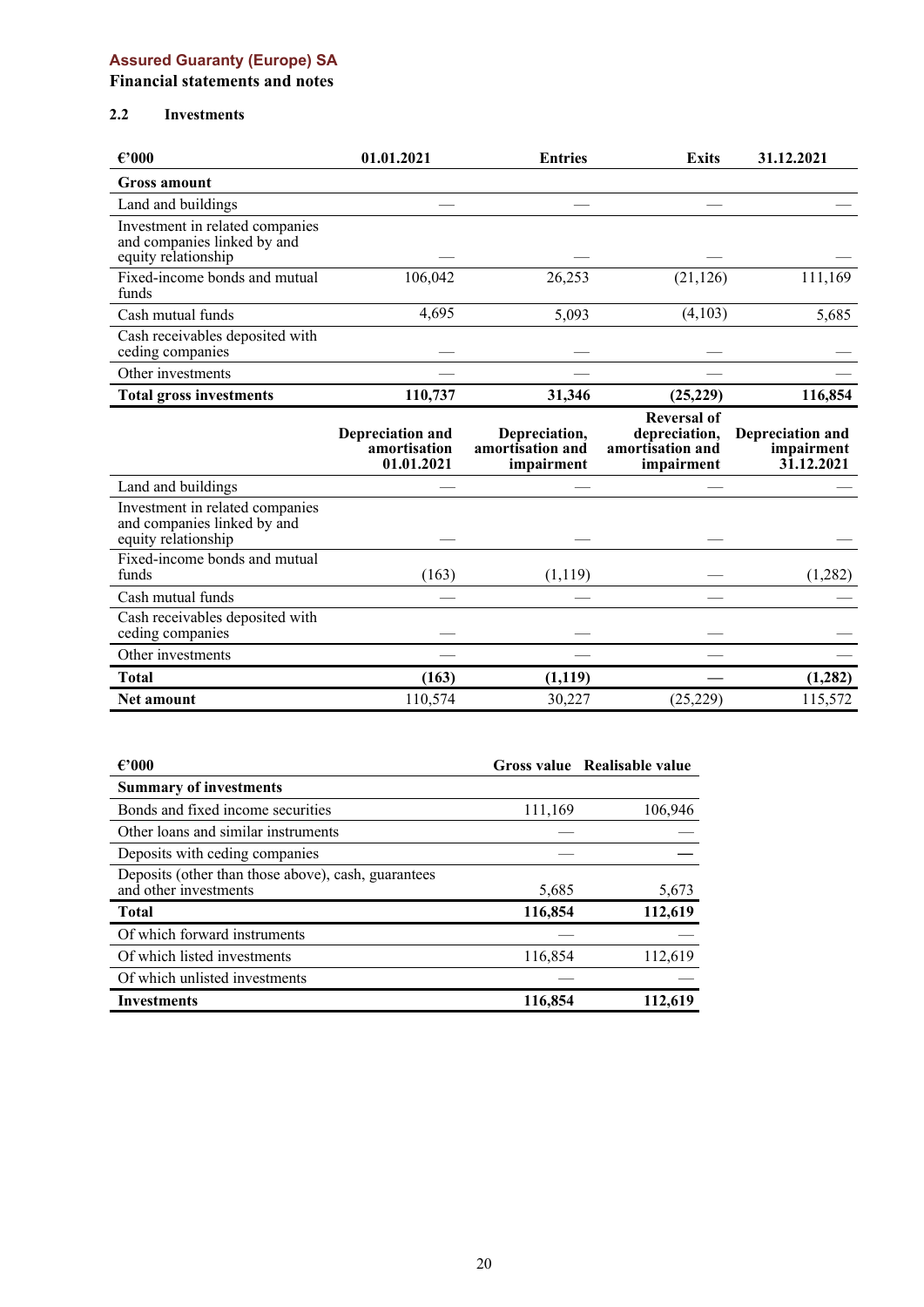**Financial statements and notes**

# *Investments details*

| $\epsilon$ '000                                                                                                                           |         | Gross value Net book value | Realisable value |
|-------------------------------------------------------------------------------------------------------------------------------------------|---------|----------------------------|------------------|
| a) of which                                                                                                                               |         |                            |                  |
| Investments measured in accordance with Article R.343-9                                                                                   | 116,854 | 115,572                    | 112,619          |
| Investments measured in accordance with Article R.343-10                                                                                  |         |                            |                  |
| Investments measured in accordance with Article R.343-13                                                                                  |         |                            |                  |
| Investments measured in accordance with Article R.343-11                                                                                  |         |                            |                  |
| b) of which                                                                                                                               |         |                            |                  |
| Securities representing technical reserves other than those listed<br>below                                                               | 116,854 | 115,572                    | 112,619          |
| Securities pledged to cover commitments to employee benefits<br>institutions or covering managed investment funds                         |         |                            |                  |
| Securities deposited with ceding insurers (including ceding<br>insurers whose<br>commitments are guaranteed by the Company)               |         |                            |                  |
| Securities allocated to special technical reserves for other<br>business in France                                                        |         |                            |                  |
| Other allocated or unallocated investments                                                                                                |         |                            |                  |
| c) of which                                                                                                                               |         |                            |                  |
| Investments and forward financial instruments in OECD (The<br>Organisation for Economic Co-operation and Development)<br>member countries | 81,072  | 80,136                     | 82,018           |
| Investments and forward financial instruments in countries that<br>are not members of the OECD                                            | 35,782  | 35,436                     | 30,601           |

The value of future years amortisation on fixed income bonds and mutual funds is €8.0 million as at 31 December 2021 (€10.0 million as at 31 December 2020).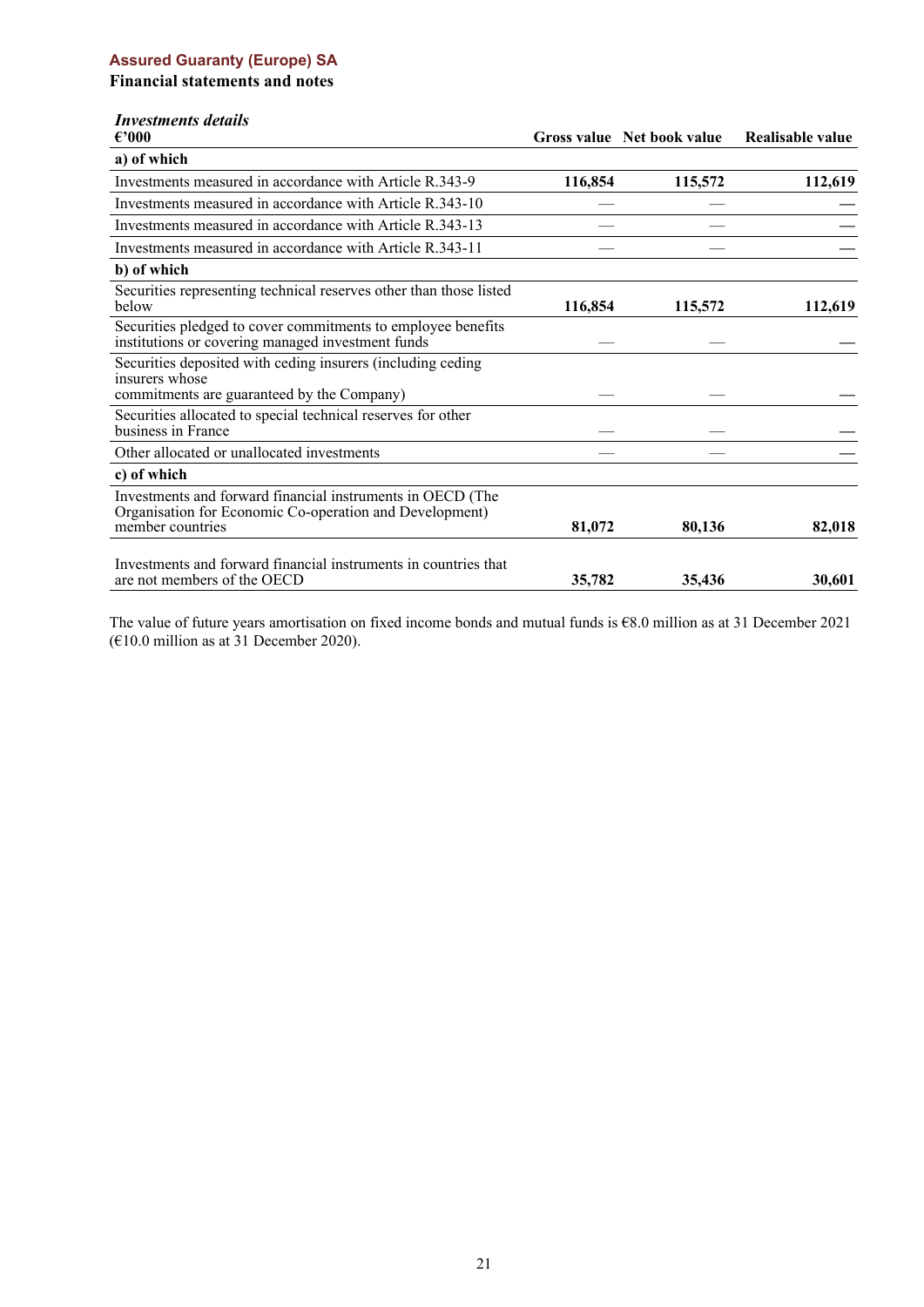# **Financial statements and notes**

# **2.3 Statement of due date of receivables**

| $\epsilon{\cdot}000$                         | 31.12.2021 |               |              |            |
|----------------------------------------------|------------|---------------|--------------|------------|
|                                              | Total      | $\leq$ 1 year | 1 to 5 years | $>5$ years |
| Receivables from direct insurance operations | 86,301     | 14,294        | 26,645       | 45,362     |
| Receivables from reinsurance transactions    | 22,041     | 3,170         | 6,597        | 12,274     |
| Other receivables:                           | 94         | 45            | 49           |            |
| Staff                                        |            |               |              |            |
| State social security and public authorities |            |               |              |            |
| Deferred tax asset                           |            |               |              |            |
| Miscellaneous debtors                        | 94         | 45            | 49           |            |
| Unpaid called-up capital                     |            |               |              |            |
| <b>Total</b>                                 | 108,436    | 17,509        | 33,291       | 57,636     |
| $\epsilon$ '000                              |            |               | 31.12.2020   |            |
| Receivables from direct insurance operations | 89,389     | 14,289        | 27,648       | 47,452     |
| Receivables from reinsurance transactions    | 22,602     | 3,220         | 6,399        | 12,983     |
| Other receivables:                           | 3,550      | 3,498         | 51           |            |
| <b>Staff</b>                                 |            |               |              |            |
| State social security and public authorities |            |               |              |            |
| Deferred tax asset                           |            |               |              |            |
| Miscellaneous debtors                        | 3,550      | 3,498         | 51           |            |
| Unpaid called-up capital                     |            |               |              |            |
| <b>Total</b>                                 | 115,540    | 21,007        | 34,098       | 60,435     |

## **2.4 Fixed assets**

| $\epsilon$ '000                                           | <b>Gross Value</b><br>1.1.2021 | Inputs | Outputs | <b>Transfers</b> | <b>Gross Value</b><br>31.12.2021 | <b>Gross Value</b><br>31.12.2020 |
|-----------------------------------------------------------|--------------------------------|--------|---------|------------------|----------------------------------|----------------------------------|
| Arrangements                                              |                                |        |         |                  |                                  |                                  |
| Transport equipment                                       |                                |        |         |                  |                                  |                                  |
| Office and computer<br>equipment                          |                                | 183    |         |                  | 183                              |                                  |
| Furniture                                                 |                                | 92     |         |                  | 92                               |                                  |
| Other non-depreciable<br>property, plant and<br>equipment |                                |        |         |                  |                                  |                                  |
| Assets under construction                                 |                                |        |         |                  |                                  |                                  |
| Deposits and guarantees                                   |                                |        |         |                  |                                  |                                  |
| <b>Total</b>                                              |                                | 275    |         |                  | 275                              |                                  |

|                                  | Amortization<br>1.1.2021 | Change due to<br>Amortization | <b>Takeover</b><br>depreciation | <b>Transfers</b> | Amortisation<br>31.12.2021 | Amortisation<br>31.12.2020 |
|----------------------------------|--------------------------|-------------------------------|---------------------------------|------------------|----------------------------|----------------------------|
| Arrangements                     |                          |                               |                                 |                  |                            |                            |
| Transport equipment              |                          |                               |                                 |                  |                            |                            |
| Office and computer<br>equipment |                          | (31)                          |                                 |                  | (31)                       |                            |
| Furniture                        |                          | (18)                          |                                 |                  | (18)                       |                            |
| <b>Total</b>                     |                          | (49)                          |                                 |                  | (49)                       |                            |
| <b>Net Value</b>                 |                          | 226                           |                                 |                  | 226                        |                            |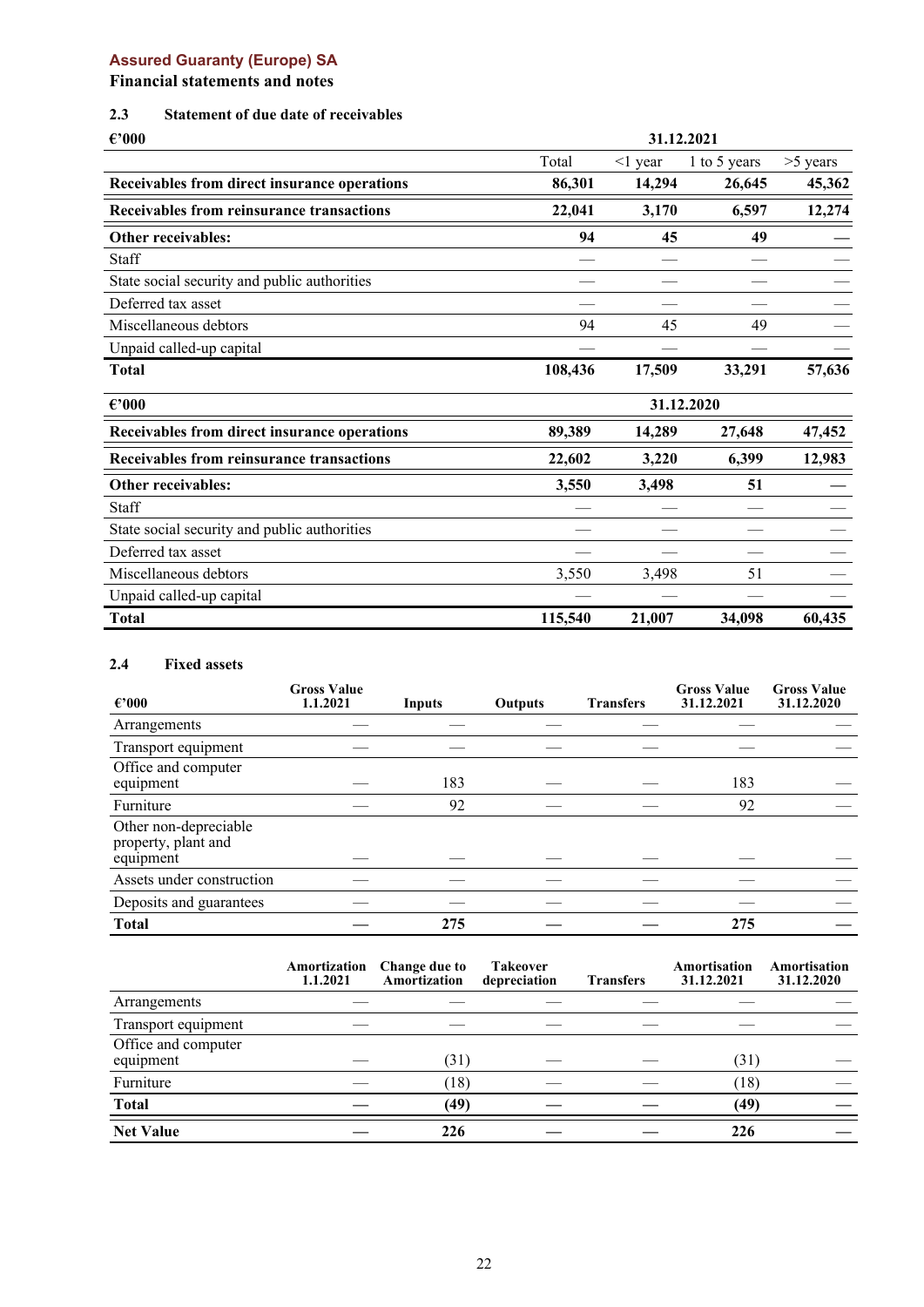## **Financial statements and notes**

## **2.5 Accrued income and prepaid expenses**

| $\epsilon$ '000                                | 01.01.2021 | Inputs | Outputs | 31.12.2021 |
|------------------------------------------------|------------|--------|---------|------------|
| <b>Accrued interest and rentals</b>            | 650        | 712    | (650)   | 712        |
| Deferred acquisition cost                      | 717        | 1,086  | (278)   | 1,525      |
| Other accrued income and prepayments:          | 219        | 97     | (219)   | 97         |
| Deferred tax asset                             |            |        |         |            |
| Prepaid expenses                               | 219        | 97     | (219)   | 97         |
| Difference on redemption prices to be received |            |        |         |            |
| Accrued income                                 |            |        |         |            |
| Other                                          |            |        |         |            |
| <b>Total</b>                                   | 1,586      | 1.895  | (1,147) | 2.334      |

## **2.6 Shareholders' equity**

|                            |            | Appropriation of |          |                 |            |
|----------------------------|------------|------------------|----------|-----------------|------------|
| $\epsilon$ '000            | 01.01.2021 | income           | Increase | <b>Decrease</b> | 31.12.2021 |
| Share capital              | 110,900    |                  |          |                 | 110,900    |
| <b>Share Premium</b>       |            |                  |          |                 |            |
| <b>Total</b>               | 110,900    |                  |          |                 | 110,900    |
| <b>Other reserves</b>      |            |                  |          |                 |            |
| Carry forward              | (35)       | (3,026)          |          |                 | (3,061)    |
| Profit (loss) for the year | (3,026)    | 3,026            | 2,913    |                 | 2,913      |
| <b>Total</b>               | (3,061)    |                  | 2,913    |                 | (148)      |
| <b>Total</b>               | 107,839    |                  | 2,913    |                 | 110,752    |

#### *Composition of the shareholder base*

| <b>Companies</b>                          | <b>Securities</b><br>'000 | Values<br>$\epsilon$ '000 | <b>Voting rights</b><br>$\frac{0}{6}$ |
|-------------------------------------------|---------------------------|---------------------------|---------------------------------------|
| Assured Guaranty Municipal Corp           | 110.889                   | 110.889                   | 99.99%                                |
| Assured Guaranty Municipal Holdings, Inc. |                           |                           | $0.01\%$                              |
| <b>Total</b>                              | 110,900                   | 110.900                   | 100%                                  |

No additional shares were issued during the year.

## **2.7 Provision for contingent liabilities**

As at 31 December 2021 the Company does not have any contingent liabilities (31 December 2020:  $\epsilon$  nil).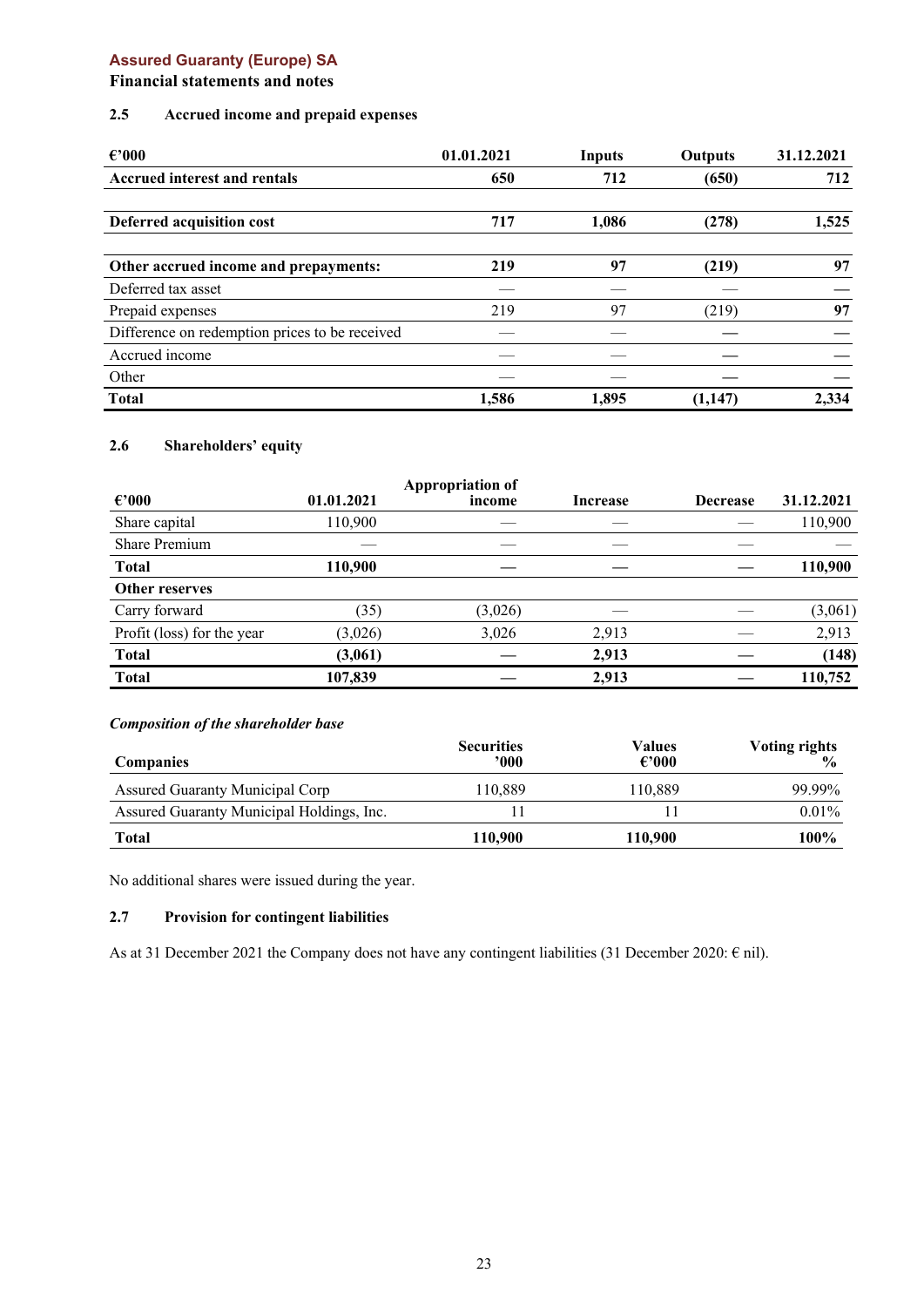**Financial statements and notes**

## **2.8 Statement of liability maturities**

| $\epsilon$ '000                                   | 31.12.2021   |        |                            |            |
|---------------------------------------------------|--------------|--------|----------------------------|------------|
|                                                   | <b>Total</b> |        | $\leq$ 1 year 1 to 5 years | $>5$ years |
| Payables arising from direct insurance operations |              |        |                            |            |
| Payables arising from reinsurance transactions    | 78,433       | 12,444 | 24,345                     | 41,644     |
| Bonds, including convertible bonds                |              |        |                            |            |
| Amounts owed to credit institutions               |              |        |                            |            |
| Other liabilities:                                |              |        |                            |            |
| Negotiable debt securities issued by the Company  |              |        |                            |            |
| Other loans, deposits and guarantees received     |              |        |                            |            |
| <b>Staff</b>                                      | 414          | 414    |                            |            |
| State, Social Security and public authorities     | 515          | 486    | 29                         |            |
| Sundry creditors                                  | 4.927        | 4.927  |                            |            |
| <b>Total</b>                                      | 84,289       | 18.271 | 24,374                     | 41,644     |

| $\epsilon$ '000                                   | 31.12.2020   |               |              |            |
|---------------------------------------------------|--------------|---------------|--------------|------------|
|                                                   | <b>Total</b> | $\leq 1$ year | 1 to 5 years | $>5$ years |
| Payables arising from direct insurance operations |              |               |              |            |
| Payables arising from reinsurance transactions    | 81,887       | 12,983        | 24,696       | 44,208     |
| Bonds, including convertible bonds                |              |               |              |            |
| Amounts owed to credit institutions               |              |               |              |            |
| Other liabilities:                                |              |               |              |            |
| Negotiable debt securities issued by the Company  |              |               |              |            |
| Other loans, deposits and guarantees received     |              |               |              |            |
| Staff                                             | 213          | 213           |              |            |
| State, Social Security and public authorities     | 110          | 110           |              |            |
| Sundry creditors                                  | 3,863        | 3,863         |              |            |
| Deferred revenue                                  |              |               |              |            |
| <b>Total</b>                                      | 86,073       | 17,169        | 24,696       | 44,208     |

Amounts owed to Assured Guaranty Group undertakings included within Sundry creditors are unsecured, interest free and payable on demand.

## **2.9 Accruals and deferred income**

| $\epsilon$ '000                              | 01.01.2021 | <b>Additions</b> | <b>Releases</b> | 31.12.2021 |
|----------------------------------------------|------------|------------------|-----------------|------------|
| Amortisation of redemption price differences |            |                  |                 |            |
| Reinsurance commission deferred              | 47.144     | 5.330            | (12,950)        | 39.524     |
| <b>Totals</b>                                | 47.144     | 5.330            | (12,950)        | 39,524     |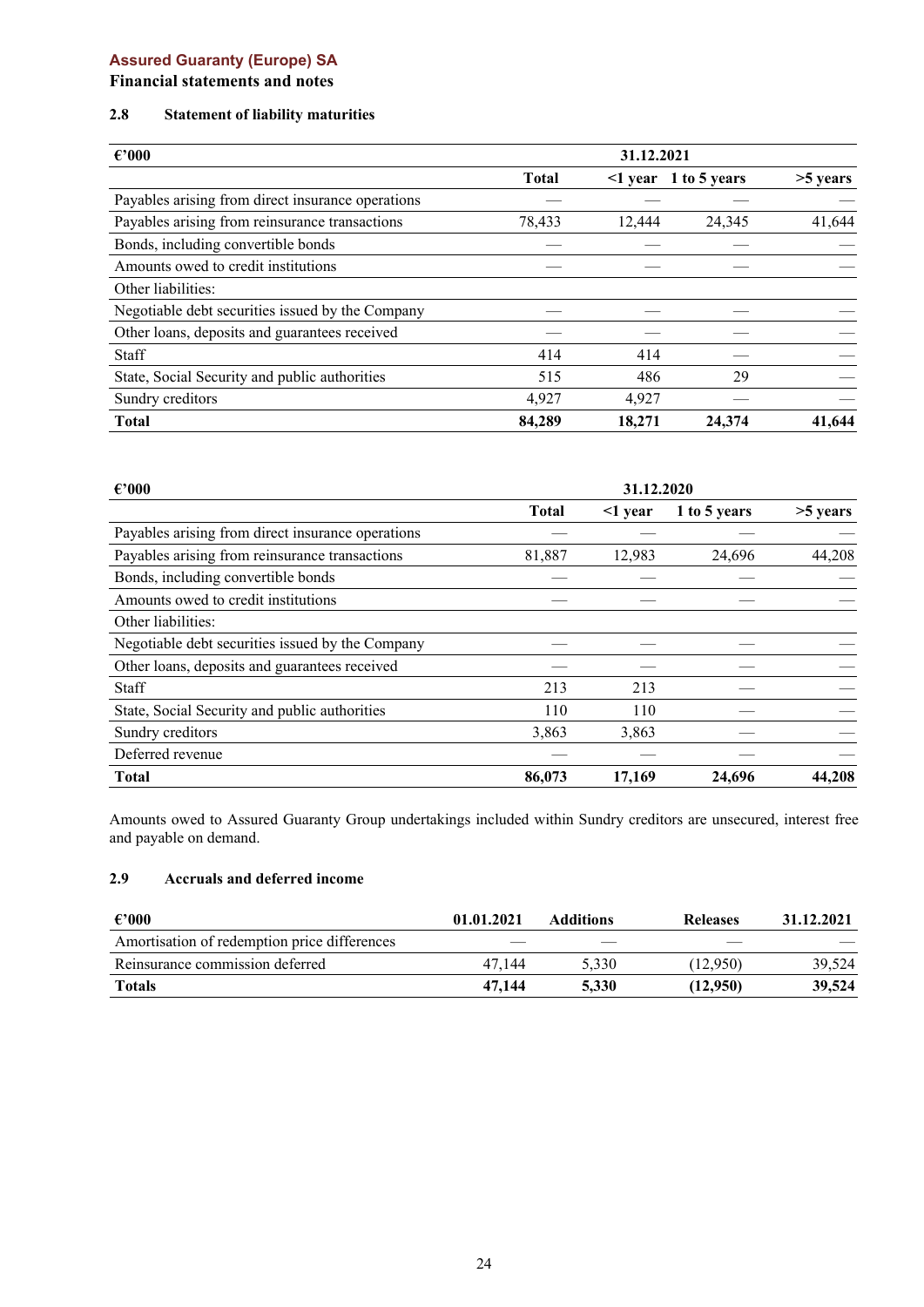## **Financial statements and notes**

## **2.10 Analysis of non-life technical reserves**

|                                         |              | 31.12.2021                                            |            | 31.12.2020 |
|-----------------------------------------|--------------|-------------------------------------------------------|------------|------------|
| $\epsilon$ '000                         | <b>Gross</b> | <b>Share of</b><br>assignees and<br>retrocessionaires | <b>Net</b> | <b>Net</b> |
| Provision for unearned written premiums | 208,401      | 211,280                                               | (2,879)    | (4, 756)   |
| Provision for unexpired risks           |              |                                                       |            |            |
| Provisions for claims                   |              |                                                       |            |            |
| Other technical provisions              |              |                                                       |            |            |
| <b>Equalisation provisions</b>          |              |                                                       |            |            |
| <b>Total</b>                            | 208,401      | 211,280                                               | (2,879)    | (4,756)    |

## **2.11 Subordinated liabilities**

The Company has no subordinated liabilities as at 31 December 2021 (31 December 2020:  $\epsilon$  nil).

## **2.12 Foreign currency assets and liabilities**

|                 |            | 31.12.2021                                              |                    |                                                      |
|-----------------|------------|---------------------------------------------------------|--------------------|------------------------------------------------------|
| $\epsilon$ '000 | currencies | Assets in foreign Of which exchange<br>rate differences | foreign currencies | Liabilities in Of which exchange<br>rate differences |
| Euro            | 298,427    |                                                         | 331,191            |                                                      |
| Pound Sterling  | 96,608     |                                                         | 76,797             |                                                      |
| Japanese Yen    | 34,236     |                                                         | 32,322             |                                                      |
| US dollar       | 13,695     |                                                         | 2.656              |                                                      |
| <b>Total</b>    | 442,966    |                                                         | 442,966            |                                                      |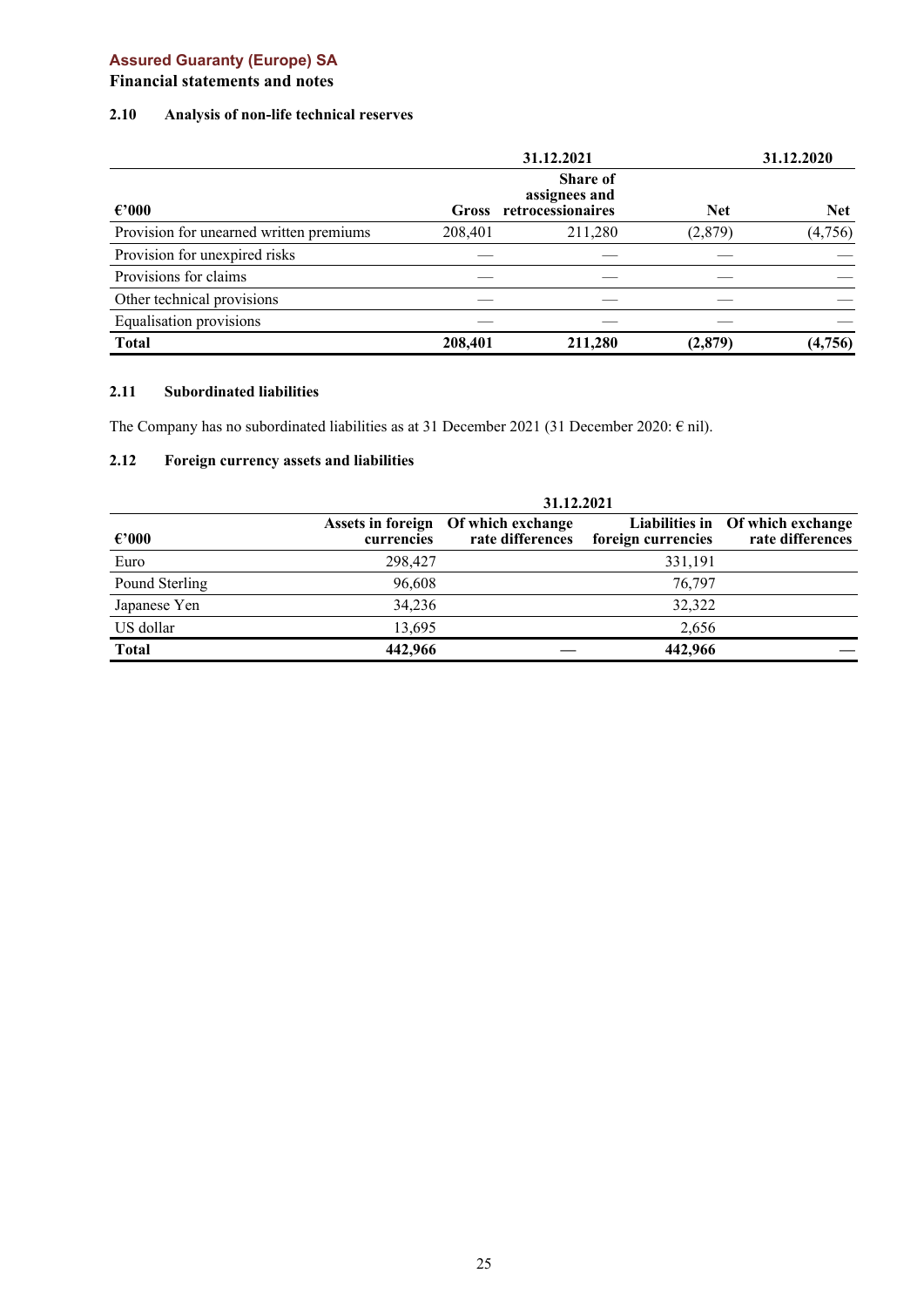**Financial statements and notes**

## **2.13 Off-balance sheet commitments**

| $\epsilon$ '000                                                                                     | companies | Affiliated With shareholding<br>link | <b>Others</b> |
|-----------------------------------------------------------------------------------------------------|-----------|--------------------------------------|---------------|
| Schedule of commitments received and given                                                          |           |                                      |               |
| 1. Commitments received excluding reinsurance                                                       |           |                                      |               |
| 1a Endorsements, guarantees and leasing                                                             |           |                                      |               |
| 2b Past service cost on IFC common status                                                           |           |                                      |               |
| 2c End-of-career benefits fund                                                                      |           |                                      |               |
| 2. Commitments given:                                                                               |           |                                      |               |
| 2a Endorsements, sureties and credit guarantees given                                               |           |                                      |               |
| 2b Shares and assets acquired with a commitment to resell                                           |           |                                      |               |
| 2c Other liabilities on securities, assets or income                                                |           |                                      |               |
| 2d Drawing rights given to a guarantee fund                                                         |           |                                      |               |
| 2e Other commitments given                                                                          |           |                                      |               |
| 3. Reciprocal commitments:                                                                          |           |                                      |               |
|                                                                                                     |           |                                      |               |
| 3a Securities received as collateral from assignees and retrocession in reinsurance                 | 94,109    |                                      |               |
| 3b Securities received from companies that have given substitute transactions                       |           |                                      |               |
| 3c Other mutual commitments                                                                         |           |                                      |               |
| 4. Other securities held on behalf of third parties                                                 |           |                                      |               |
| 5. Outstanding forward financial instruments:                                                       |           |                                      |               |
| 7a Breakdown of financial instruments outstanding by strategic category:                            |           |                                      |               |
| Investment or disinvestment strategies                                                              |           |                                      |               |
| Performance strategies                                                                              |           |                                      |               |
| Other operations                                                                                    |           |                                      |               |
| 7b Breakdown of outstanding forward financial instruments by market<br>category:                    |           |                                      |               |
| Transactions on an over-the-counter market                                                          |           |                                      |               |
| Transactions on regulated or similar markets                                                        |           |                                      |               |
| 7c Breakdown of outstanding forward financial instruments by type of<br>market risk and instrument: |           |                                      |               |
| Interest rate risk                                                                                  |           |                                      |               |
| Currency risk                                                                                       |           |                                      |               |
| Equity risk                                                                                         |           |                                      |               |
| 7d Breakdown of outstanding forward financial instruments by type of<br>instrument:                 |           |                                      |               |
| Exchange contracts                                                                                  |           |                                      |               |
| Forward rate agreements                                                                             |           |                                      |               |
| Forward contracts                                                                                   |           |                                      |               |
| Options                                                                                             |           |                                      |               |
| 7e Breakdown of outstanding forward financial instruments by residual<br>maturity of strategies:    |           |                                      |               |
| From 0 to 1 year                                                                                    |           |                                      |               |
| From 1 to 5 years                                                                                   |           |                                      |               |
| More than 5 years                                                                                   |           |                                      |               |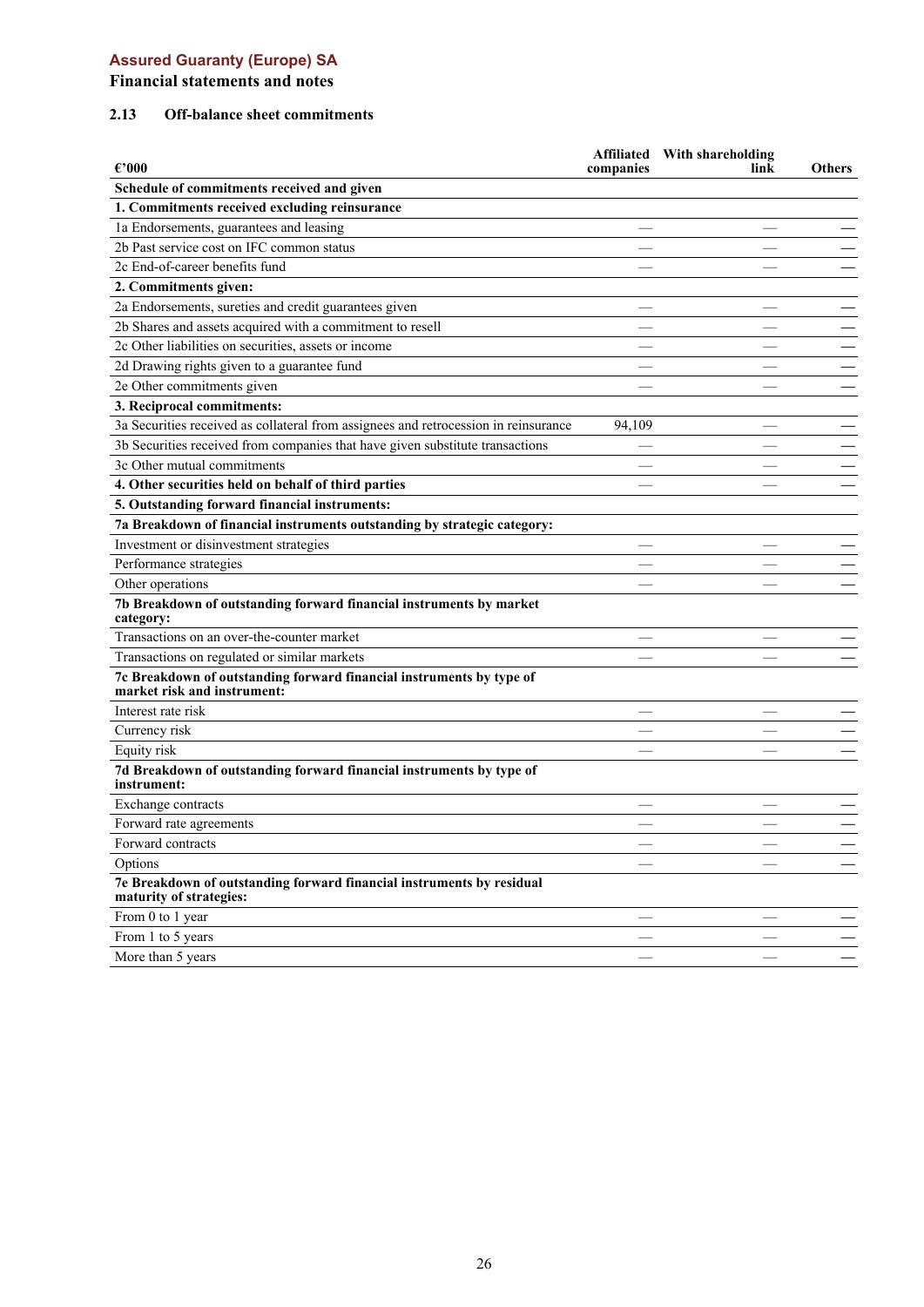## **Financial statements and notes**

# **SECTION 3: INFORMATION RELATING TO THE INCOME STATEMENT**

#### **3.1 Investment income and expenses**

| $\epsilon$ '000                             |       | <b>Financial income Financial expenses</b> | Total   |
|---------------------------------------------|-------|--------------------------------------------|---------|
| Income from investments                     | 1.375 |                                            | 1.375   |
| Other financial expenses, commissions, fees |       | (1,391)                                    | (1,391) |
| <b>Financial income</b>                     | 1.375 |                                            | 1,375   |
| <b>Financial expense</b>                    |       | (1,391)                                    | (1,391) |
| Total investment income and expense         | 1.375 | (1,391)                                    | (16)    |

#### **3.2 Breakdown of gross written premiums by geographical area**

| $\epsilon$ '000                           | 2021   | 2020    |
|-------------------------------------------|--------|---------|
| France                                    | 10.383 | 26,777  |
| European Economic Area - excluding France | 7.515  | 82.989  |
| Non-European Economic Area countries      | 1.374  | 124,440 |
| <b>Total</b>                              | 19.272 | 234,206 |

The above table is based on the location of the risk. The Company did not commute or terminate any financial guaranty policies during 2021 (2020: none).

## **3.3 Staff expenses**

The Company has three full time employees as at the end of the year (2020: two). All other staff supporting the Company's operations are employees of Assured Guaranty UK Services ("AGUKS") and Assured Guaranty US Group Services Inc ("AGSRV"). In consideration for their services, management service fees were levied on the Company by the service companies. The total of salaries and the component of management fees relating to staff compensation is shown.

| $\epsilon$ '000            | 2021  | 2020  |
|----------------------------|-------|-------|
| Salaries                   | 2,366 | 1,657 |
| Pension fund contributions | 254   | 104   |
| Social security charges    | 696   | 367   |
| Other                      | 3,532 | 2,838 |
| Total                      | 6.848 | 4,966 |

#### **3.4 Staff**

Average number of employees

| $\epsilon$ '000 | 2021 | 2020 |
|-----------------|------|------|
| Executives      |      | ⌒    |
| Staff           |      | __   |
| <b>Total</b>    |      | Α    |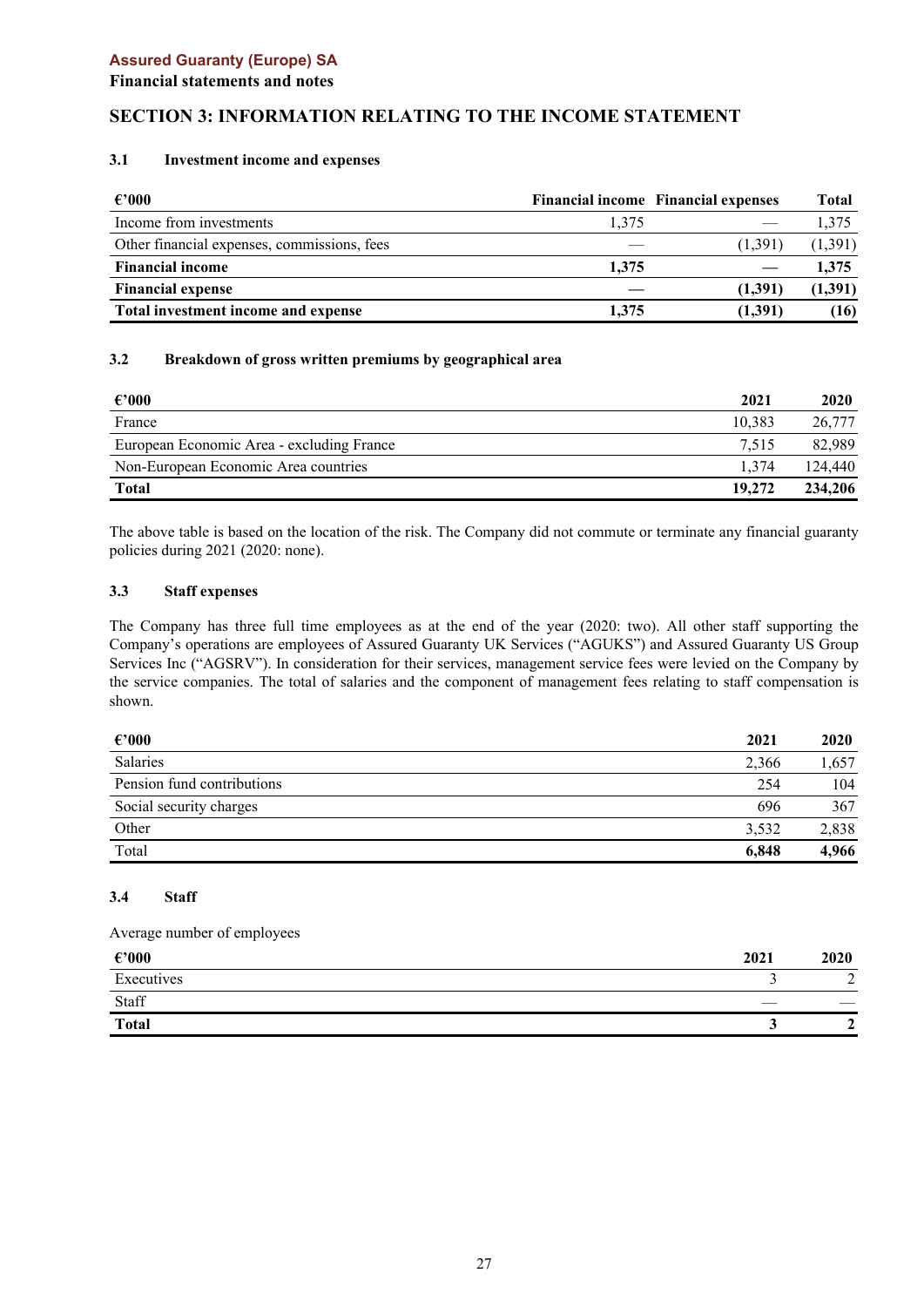# **Financial statements and notes**

## **3.5 Fees for certification of accounts and other services**

| $\epsilon$ '000   | 2021 | 2020 |
|-------------------|------|------|
| Statutory auditor | 340  | 14   |
| Other services    | 62   | 27   |
| <b>Total</b>      | 402  | - 21 |

# **3.6 Analysis of non-technical expenses**

| Other non-technical expenses      |       |       |
|-----------------------------------|-------|-------|
| $\epsilon$ '000                   | 2021  | 2020  |
| Foreign exchange gains / (losses) | 77    | 213)  |
| <b>Total</b>                      | 1.777 | (213) |

#### **3.7 Analysis of the tax charges**

|                                               | 2021 |                                                                       |     | 2020 |                                                                             |              |
|-----------------------------------------------|------|-----------------------------------------------------------------------|-----|------|-----------------------------------------------------------------------------|--------------|
| $\epsilon$ '000                               |      | <b>Related to the Over previous</b><br>financial year financial years |     |      | <b>Related to the Over previous</b><br>Total financial year financial years | <b>Total</b> |
| Related to ordinary<br>operations             | 340  |                                                                       | 340 |      |                                                                             |              |
| Related to exceptional<br>income and expenses |      |                                                                       |     |      |                                                                             |              |
| <b>Total</b>                                  | 340  |                                                                       | 340 |      |                                                                             |              |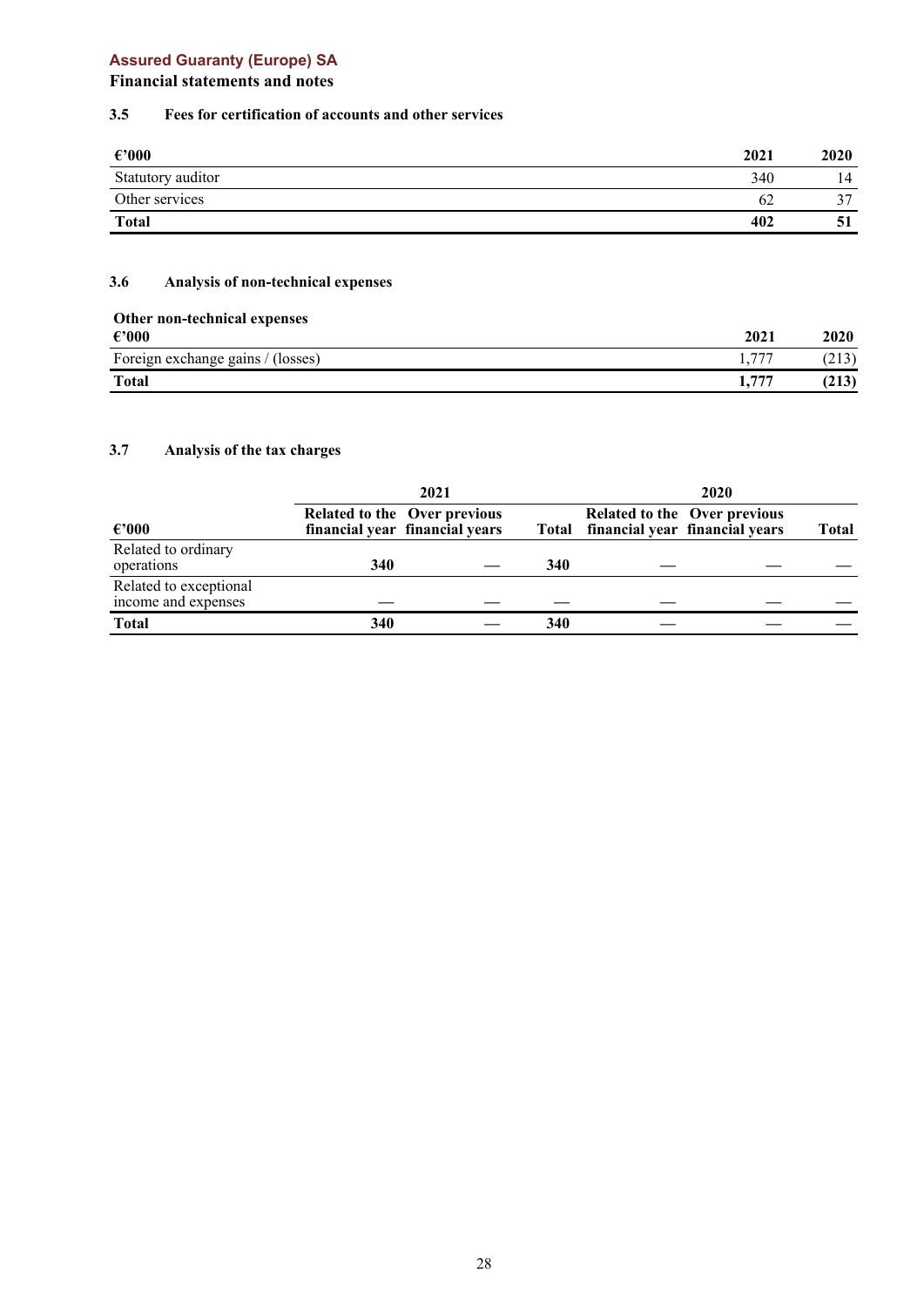**Financial statements and notes**

# **SECTION 4: OTHER INFORMATION**

#### **4.1 COVID-19 pandemic**

The COVID-19 pandemic has had profound societal and economic impacts globally. The development and distribution of vaccines has reduced the level of COVID-19 infections, hospitalisations and deaths, while also reducing levels of transmission. In turn, this has supported the gradual release of restrictions imposed to limit transmission, resulting in significant progress towards the full reopening of economies. Despite this, there remains a great deal of uncertainty over the path of the pandemic given the potential for future variants and consequently all of the direct and indirect consequences of COVID-19 on the Company are not yet fully known and still may not emerge for some time.

During the year the Company returned to the office on a hybrid working basis, where employees spend some of the working week working from the office, and some days working from home. Further periods of remote working were undertaken, as necessitated by government recommendations and restrictions. There was no significant impact on day-today operations of working on a fully remote or hybrid basis, with appropriate changes to key processes and internal controls to ensure their continued effective operation having been introduced following the onset of the pandemic in 2020. The Company will continue to take measures to appropriately support and minimize risks to its employees, including the use of travel restrictions and remote working as required.

During the year the Board has continued to regularly review the impact of COVID-19 on the Company. The Company's surveillance department has continued to conduct supplemental periodic surveillance procedures to monitor the impact of COVID-19 and governmental and private responses to COVID-19. While insured transactions in certain demand-based sectors have experienced significant strain due to the unprecedented slowdown in economic activity, their credit quality is supported by the resilient nature of the underlying transaction business model, debt service coverage and strong liquidity. The level of required surveillance activity reduced across 2021 as many government restrictions were lifted and levels of activity for demand based transactions began to increase toward pre-pandemic levels, a trend which has continued in 2022. To date the Company has not incurred any claims related to the pandemic impacts, and currently does not expect to do so.

We continue to make use of stress and scenario testing to assess potential impacts on the insured portfolio. Stress scenarios take into account the potential impacts of future variants and the imposition of lockdowns and other restrictions and related economic effects. The Company does not expect to incur significant losses under such scenarios.

Against the unprecedented financial and economic impacts of COVID-19, we believe the results of the Company for the year, which are described above, demonstrate the resilience of our insured portfolio and the confidence investors have in the Company's guarantee during times of uncertainty.

## **4.2 Related party information**

In 2021, the Company did not enter into any agreements governed by Article L.225–37-4, paragraph 2, of the French Commercial Code, i.e., agreements entered into other than in the normal course of business on arm's length terms, directly or through an intermediary, between (i) a director, the Managing Director or a shareholder that holds more than 10% of the voting rights at General Meetings of the Company's shareholders and (ii) a company controlled by the Company.

#### **Commitments received from parent**

The Company benefits from a net worth maintenance agreement provided by its parent, AGM. Under the terms of the AGM Net Worth Maintenance Agreement, AGM is obligated to ensure the Company maintains capital resources equal to 110% of the amounts as may be required by the ACPR as a condition of the Company maintaining its authorization to carry on financial guarantee business in France and across the EEA provided that AGM's contributions (a) do not exceed 35% of AGM's policyholders' surplus on an accumulated basis as determined by the laws of the State of New York, and (b) are in compliance with Section 1505 of the New York Insurance Law.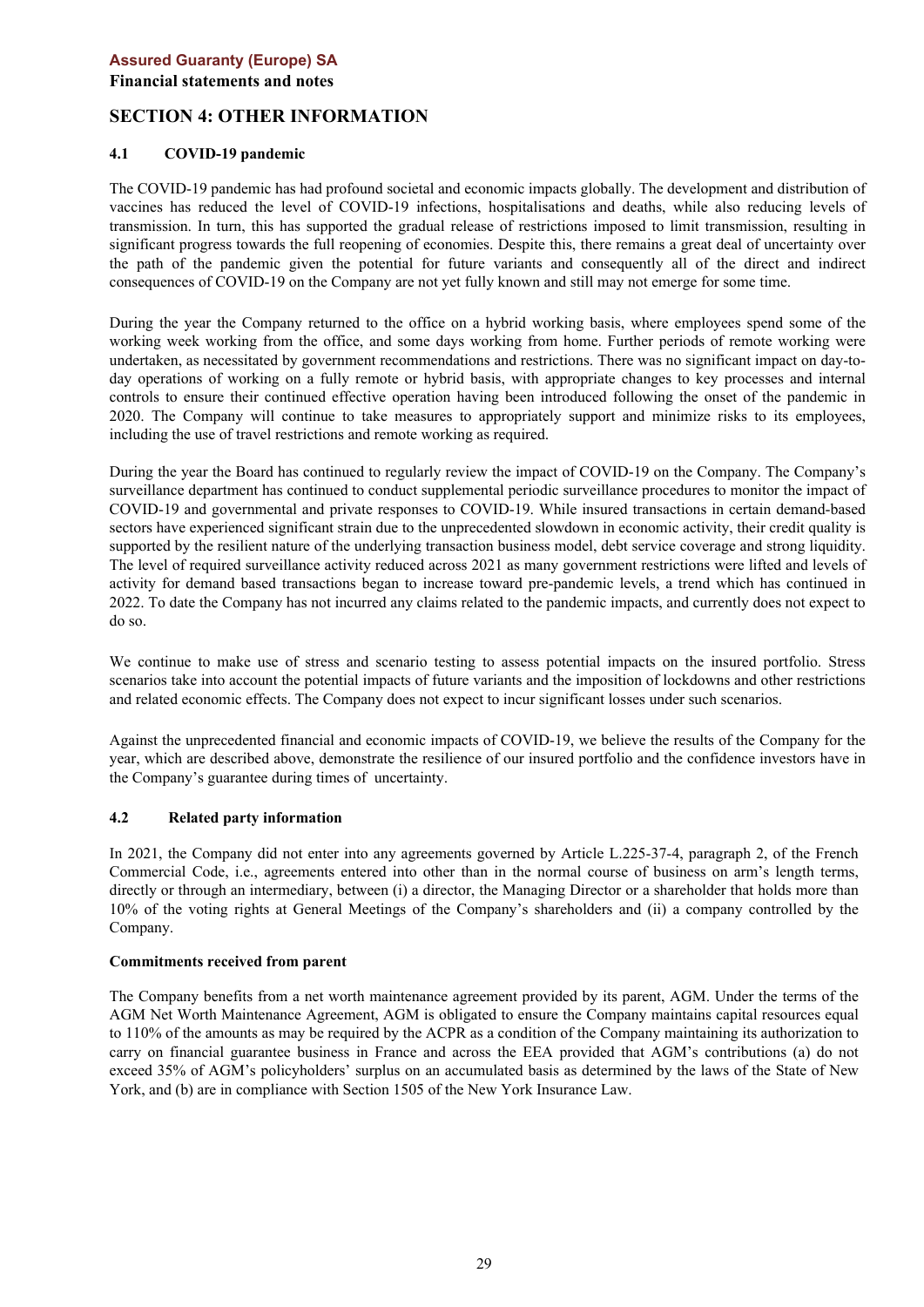#### **Financial statements and notes**

#### **4.2 Related party information (continued)**

The Company also benefits from collateral pledged by the parent Company in respect of its reinsurance agreements with the Company. Both the AGM Transferred Business Reinsurance Agreement and the New Business Reinsurance Agreement require AGM to pledge collateral to support its reinsurance obligations to the Company. AGM's collateral requirement at the end of each calendar quarter is calculated as the sum of AGM's share of: (a) AGE SA's unearned premium reserve (net of AGE SA's reinsurance premium payable to AGM); (b) AGE SA's provisions for unpaid losses and allocated loss adjustment expenses (net of any salvage recoverable), and (c) any unexpired risk provisions, in each case as calculated in accordance with French GAAP.

#### **4.3 Management information**

The management of the Company consists solely of the Company's directors and its Key Function Holders.

#### **4.4 Compensation paid and credit advances granted to members of the Board of Directors**

The directors of the Company are either employees of the Company, appointed by the Company or employees of AGUKS, AGSRV or Assured Guaranty Ltd. ("AGL"). In consideration for their services, management fees were levied on the Company by AGUKS, AGSRV and AGL.

The aggregate remuneration (including benefits in kind) paid to members of the Company's Board of Directors by the Company, AGUKS, AGSRV and AGL in respect of their services as directors of the Company during 2021 was €1.9 million (2020: €1.4 million). The Company also paid €0.06 million (2020: €0.05 million) to a money purchase pension scheme in respect of directors' qualifying service.

No credit advances were granted during 2021 or 2020 to members of the Board of Directors.

#### **4.5 Post balance sheet events**

In February 2022, a military conflict arose in Ukraine. The Company's insured portfolio does not have any direct exposure to Russia or Ukraine and none of the insured risks are reliant on assets or revenues from these countries. The Company's investment portfolio also does not have any direct exposure to Russia or Ukraine. Our approach to assessing the risk associated with the situation in Ukraine is therefore focused on understanding the broader macroeconomic implications of the conflict and related governmental sanctions on the insured portfolio. As the situation is fast moving, it is being closely monitored by management and our risk assessment will be kept under regular review.